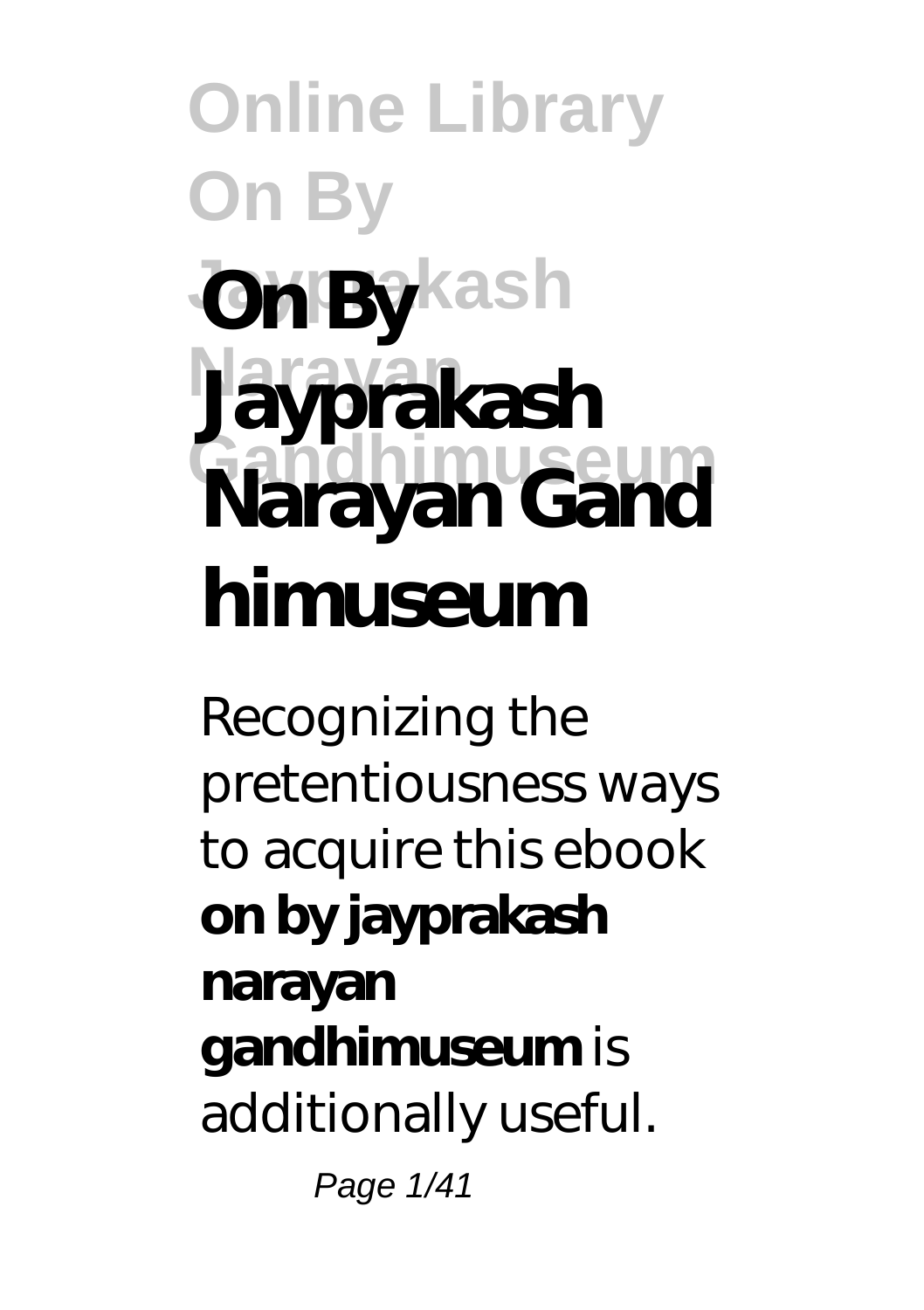You have remained in right site to begin acquire the on by UM getting this info. jayprakash narayan gandhimuseum connect that we have enough money here and check out the link.

You could purchase guide on by jayprakash narayan Page 2/41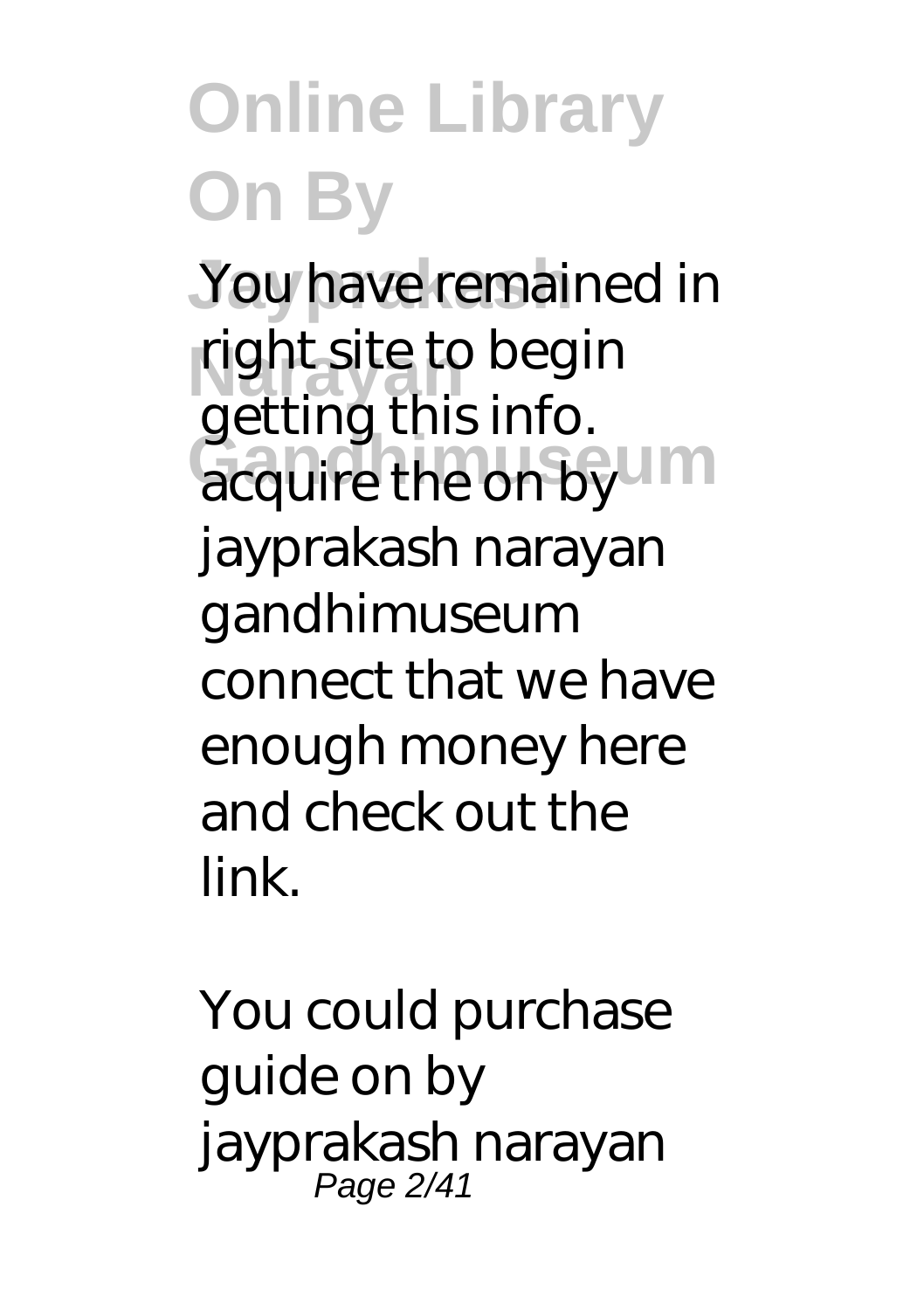**Jayprakash** gandhimuseum or **Narayan** get it as soon as quickly download feasible. You could this on by jayprakash narayan gandhimuseum after getting deal. So, considering you require the books swiftly, you can straight get it. It's consequently enormously simple Page 3/41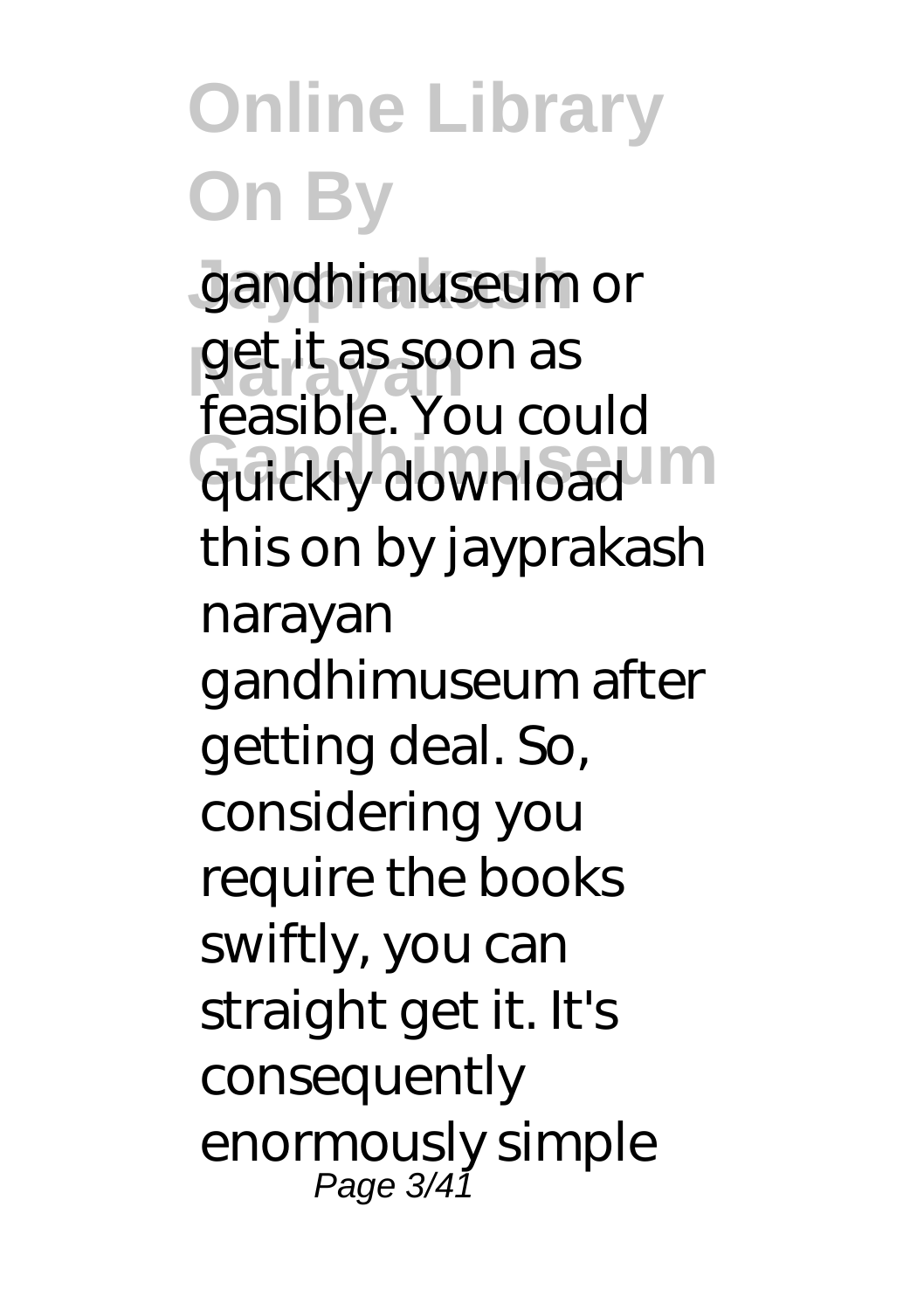and hence fats, isn't it? You have to favor **Gandhimuseum** to in this song

#### **Andolan -**

**Jayaprakash Narayan** Remembering 'Lok Nayak' Jayaprakash: The Bihar Revolution, Fall of Indira and  $Birth$  of  $BIP$ 



की स्मृति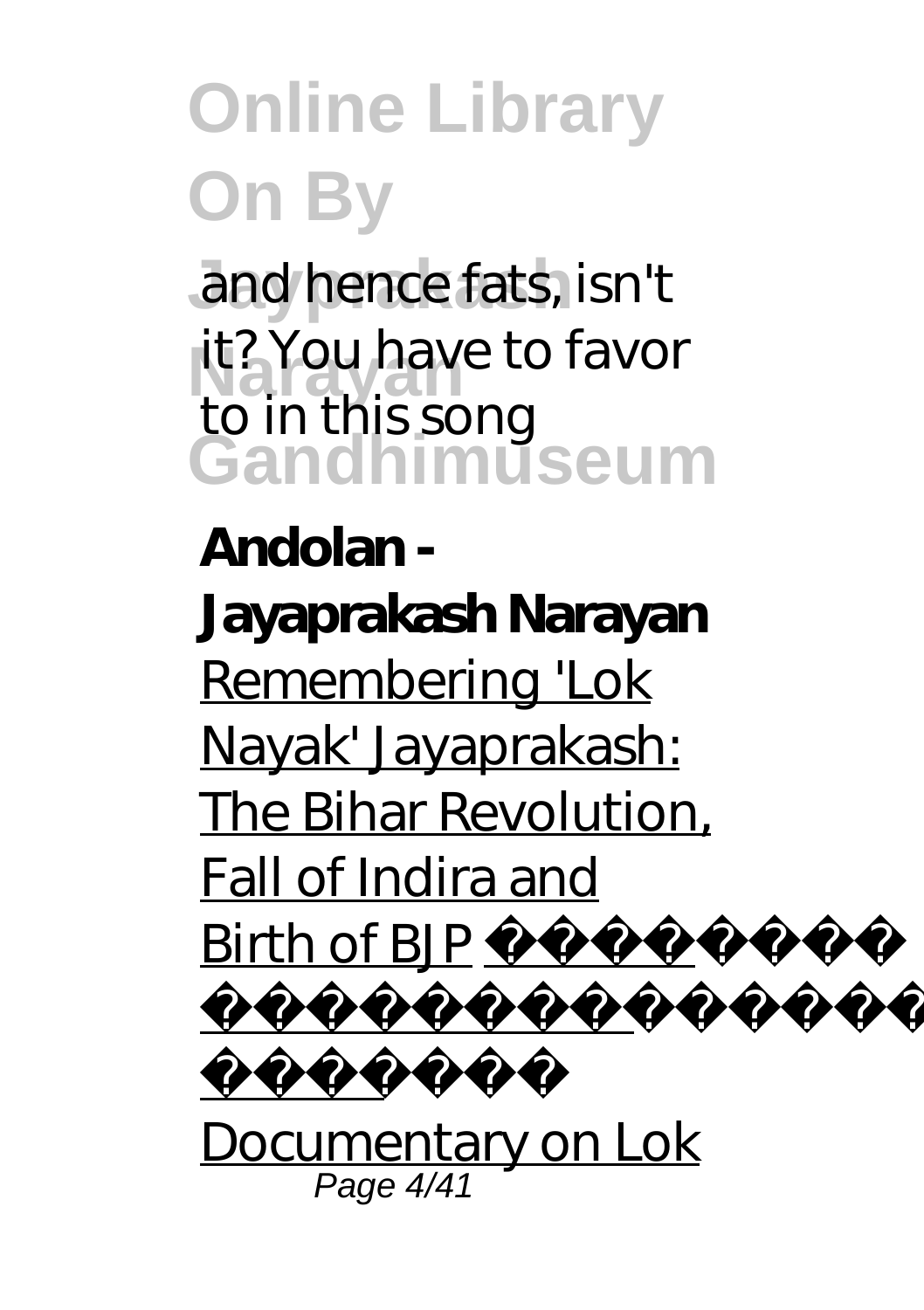**Jayprakash** Nayak Jayaprakash **Narayan** Narayan *Relevance of* **Gandhimuseum** *India | Dr.Jayaprakash Gandhi in today's Narayan Face to Face | 150 Years after Gandhi* **Political Thought of Jayaprakash Narayan** *JP Narayan Museum in Lucknow by Studio Archohm* In Depth: Loknayak J P Museum of Socialism-Page 5/41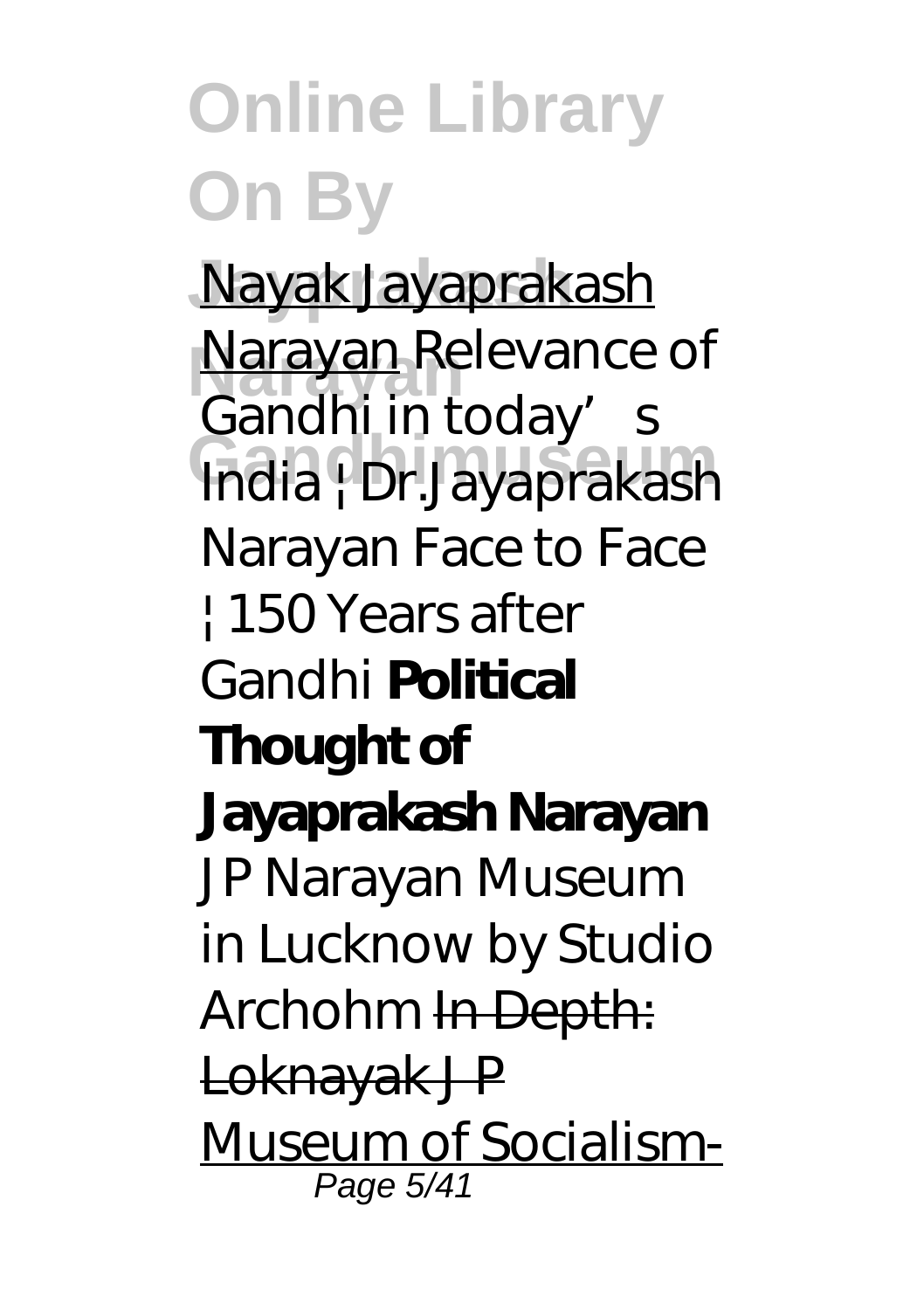**Jayprakash** Jayaprakash Narayan **Interpretation Centre Narayan's excellent Dr Jayaprakash message to society - YBI - MAHATMA GANDHI**

Life of Jai Prakash Narayan (CH-03)R K Dhawan speaks about negotiations with Jayaprakash Narayan during Emergency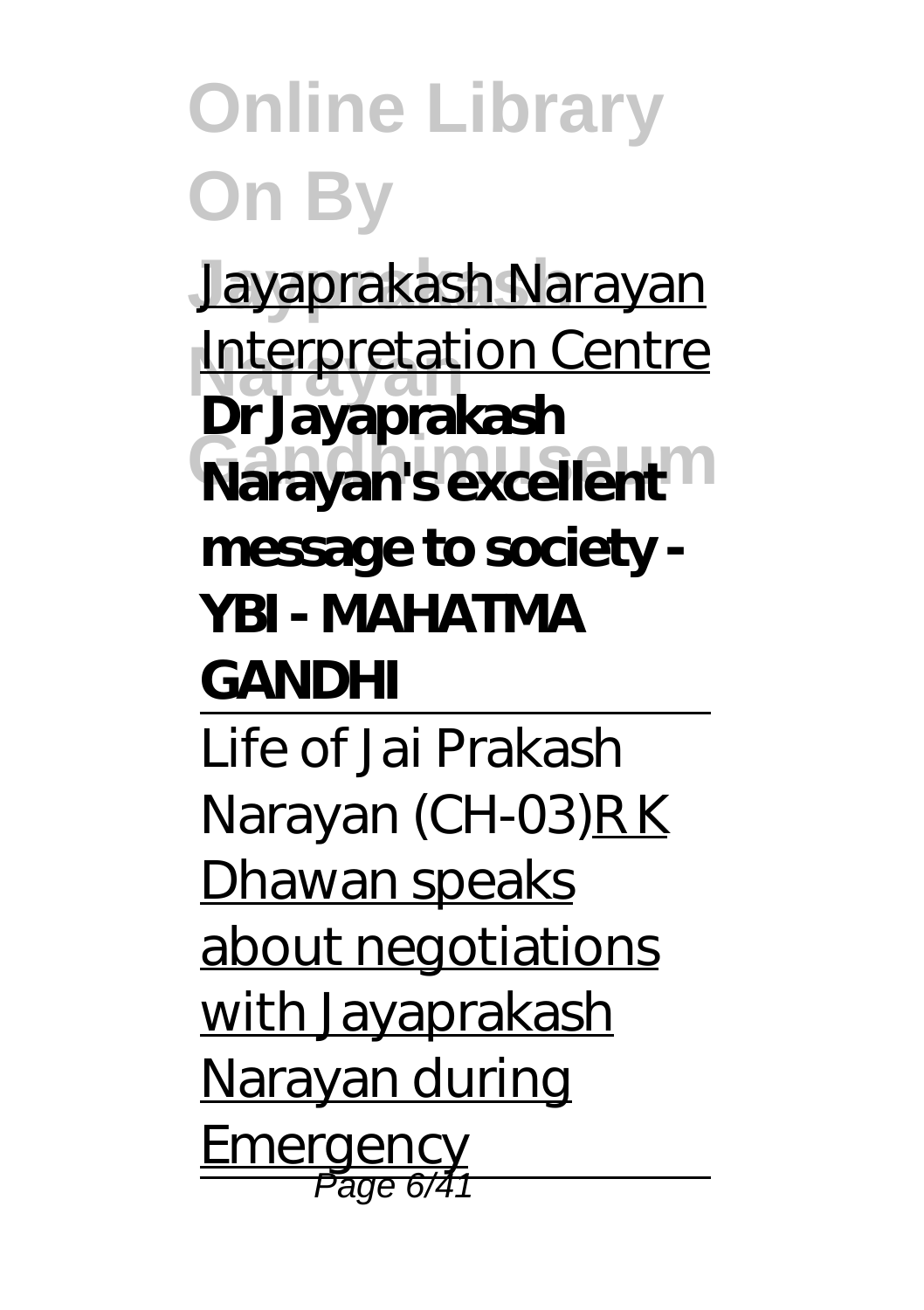**Online Library On By Jayprakash Narayan**  $\sim$ 

**G**nleashing Oureum Unleashing Our Potential Dr YSR Memorial Lecture - 2 Sept2019*Current Indian Politics | Jayaprakash Narayan | Talks at Google RSTV Vishesh – 11 October 2018: Loknayak JP I*

Page 7/41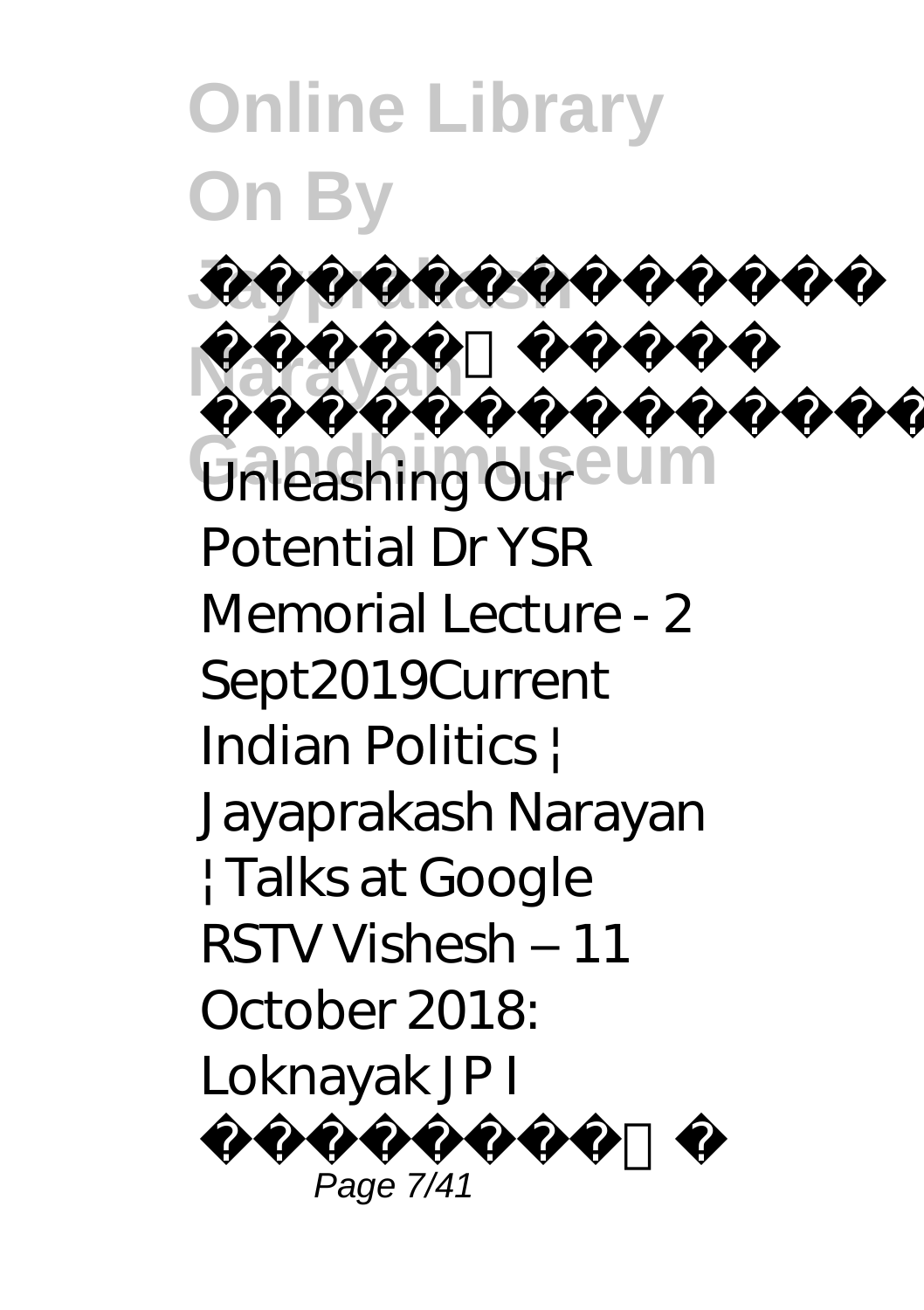**Online Library On By**  $J$ ayprakash **Narayan** *नारायण* **Power Gandhimuseum Jayaprakash Narayan is not Poison | Dr. with Sadhguru** Loksatta Founder Dr.Jayaprakash Narayan Launches Ajay Kallam's Wake Up Call Book | TV5 News Jayaprakash Narayan Sensational Comments on Hyderabad Floods | Page 8/41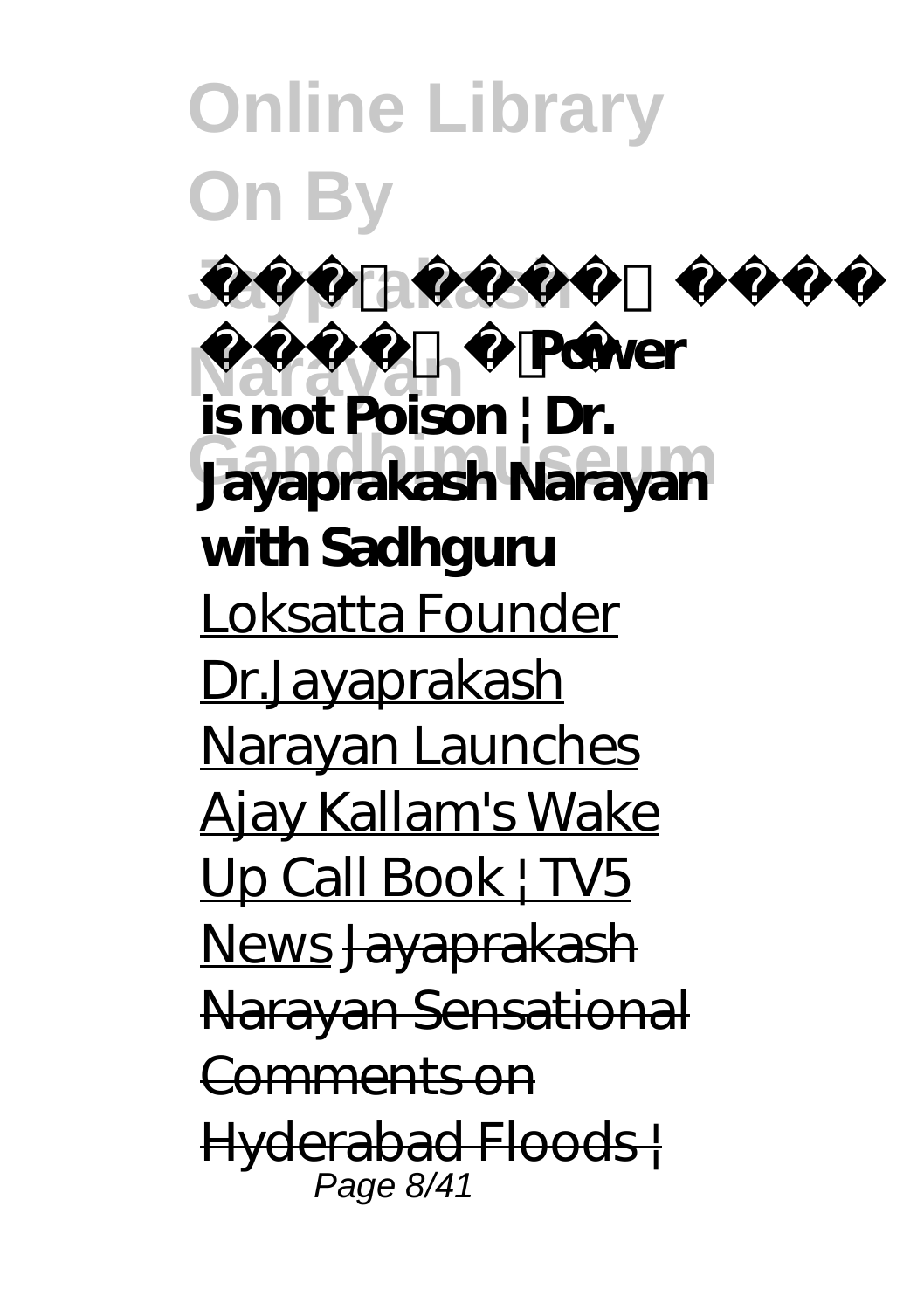### **Online Library On By Jayprakash** Valuable Suggestions **Narayan** to Hyd | Stv Biography | USeum Jayaprakash Narayan

लोकनायक जयप्रकाश नारायण की

<del>ल्लाहरू</del><br>जीवन Emergency 1975 (Hindi) Jayaprakash Narayana About Pawan Kalyan Defeat | Mahatma Gandhi | Tambola TV *BPSC* Page 9/41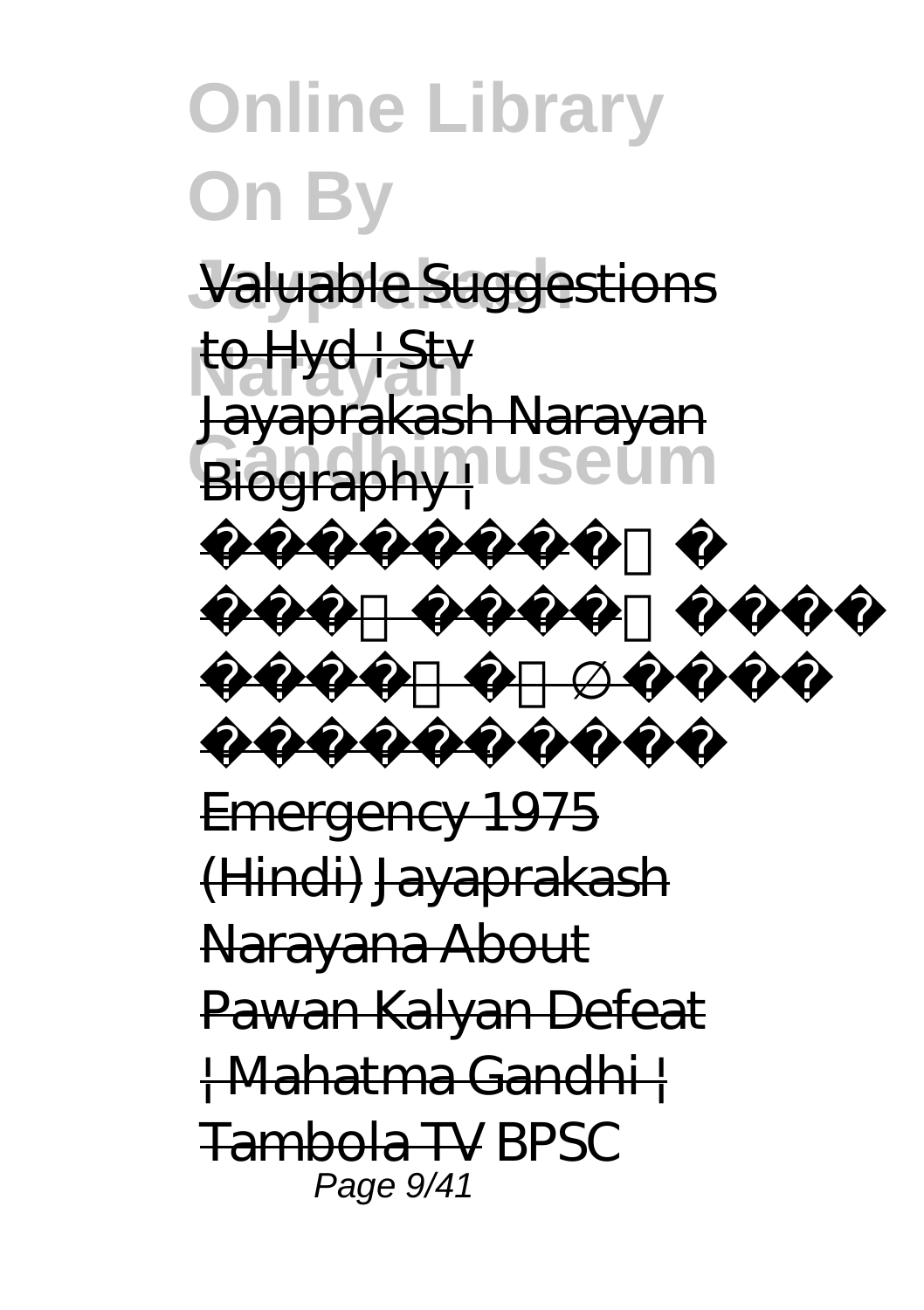**Online Library On By Jayprakash** *2020 दंगल A 2* **Narayan** *Month Free Series : Bihar || Gradeup*<sup>2</sup> UM *Freedom Fighters of* **Prime Minister pays tributes to Jai Prakash Narayan and Nanaji Deshmukh RRB NTPC,GROUP GK/GS all india test CLASS 38 by priyal maam reasoning** Dr Jayaprakash Narayan about Gandhi ji | YBI Page 10/41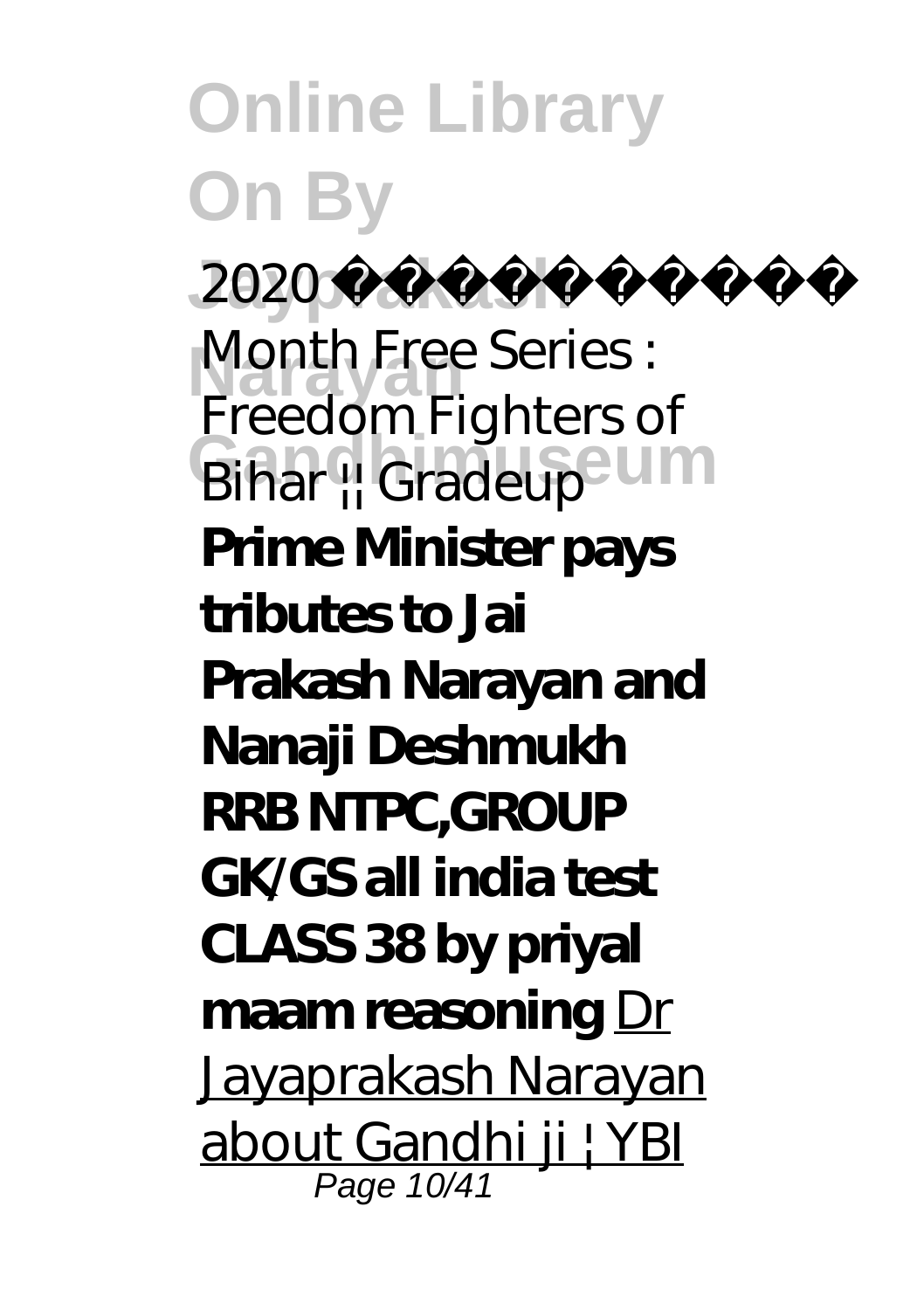**Online Library On By Jayprakash** On By Jayprakash **Narayan** Narayan **On By Jayprakash** Gandhimuseum Narayan Gandhimuseum On By Jayprakash Narayan Gandhimuseum Sarvodaya in India - Gandhi Museum indefatigable Jayprakash Narayan who, with his Page 11/41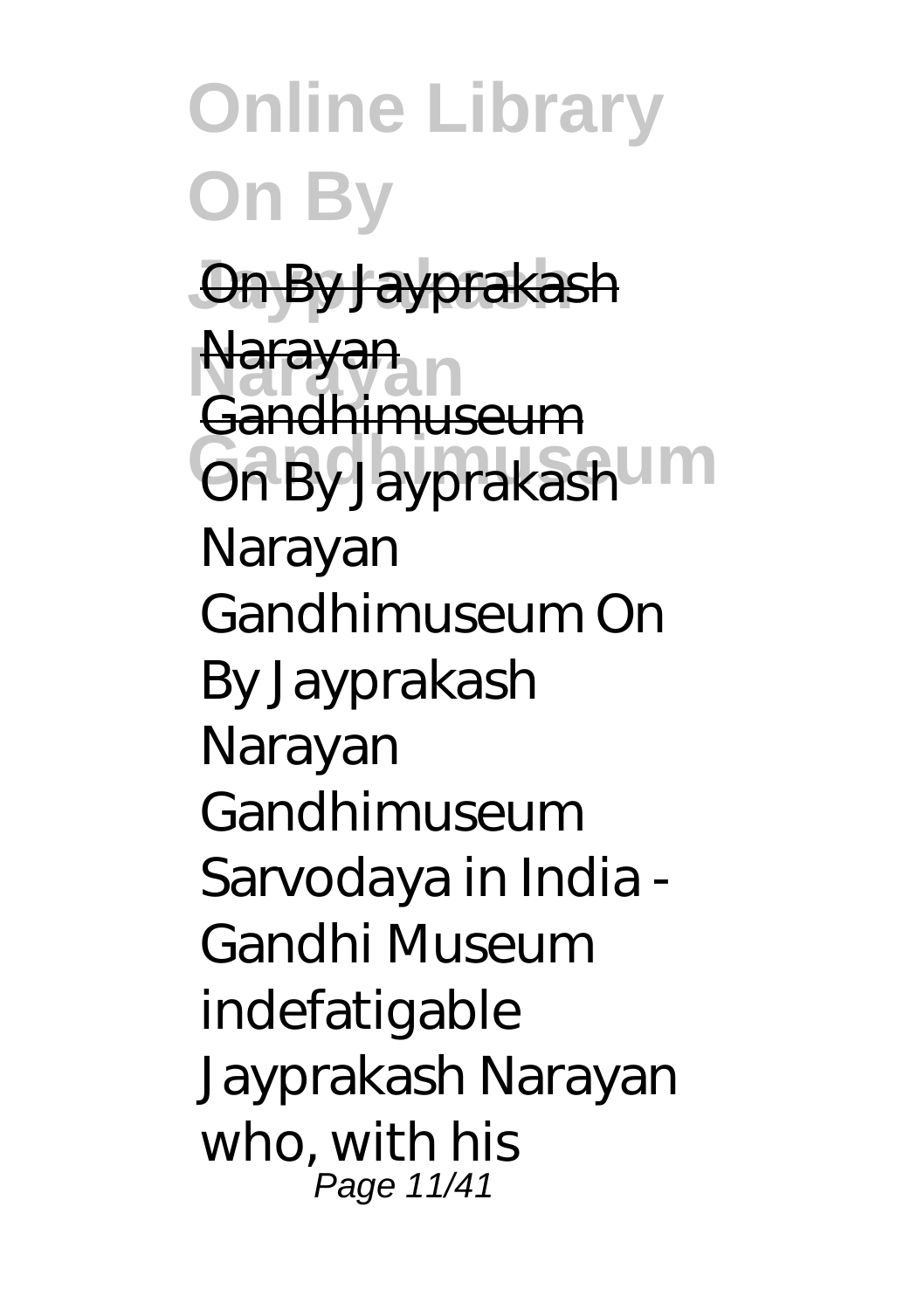searching analytical mind and a Marxist<br>becks reund uithe strong practical <sup>e U</sup>M background with a common sense, tried to put it on a more rational basis So, while the land gifts and attempts for the

[DOC] On By Jayprakash Narayan Gandhimuseum Page 12/41

...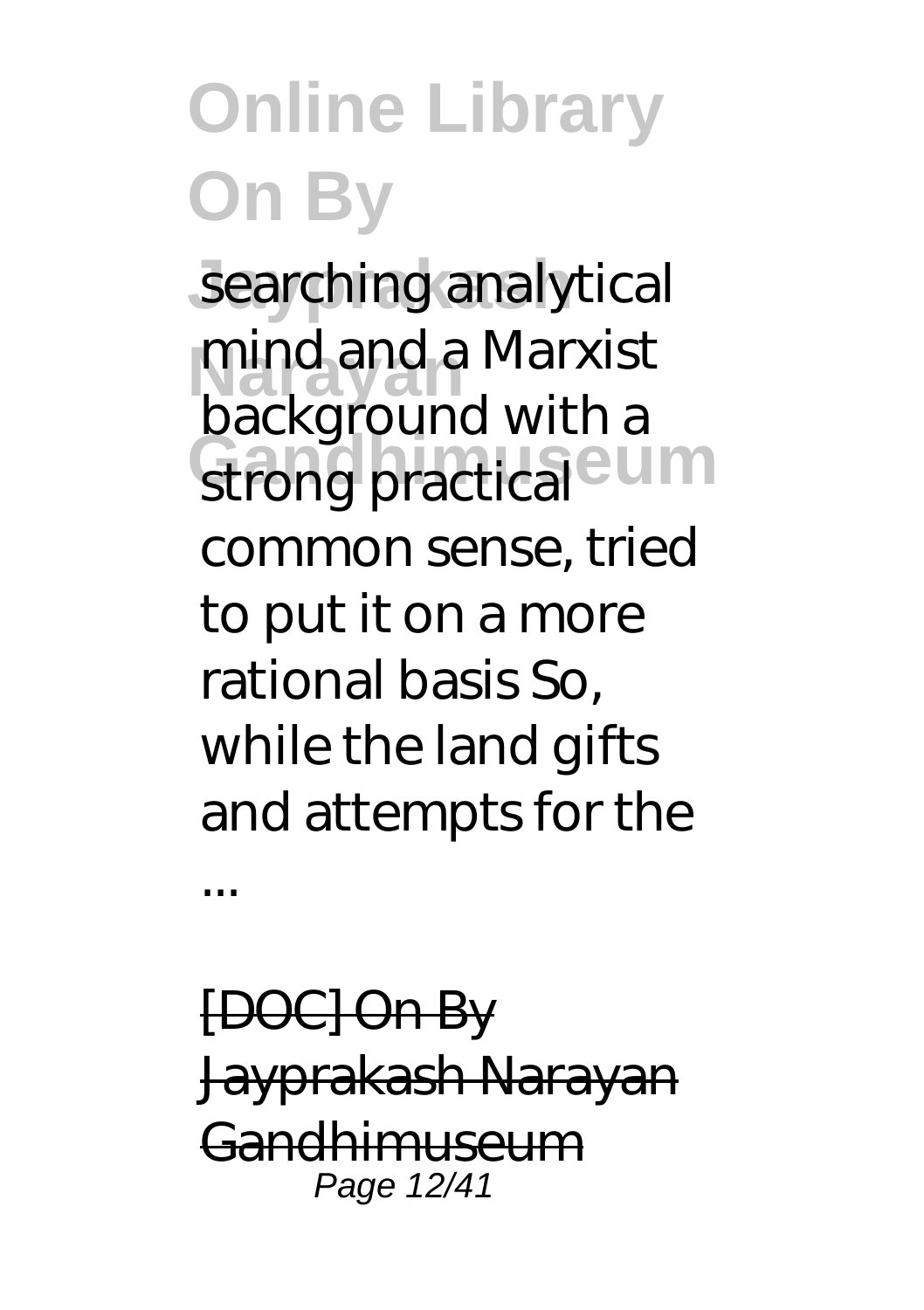**Jayprakash** Jayprakash Narayan Voluntary Action & **Gandhimuseum** Jayaprakash Ed. Bhai, Thought of Narayan Manna Publication, Kolkata 2007 English 920 S R 1 H Jayprakash Narayan Jayprakash Narayan - A Centenary Volume Ed. Das, Sandip Mittal Publications, New Delhi 2005 English Page 13/41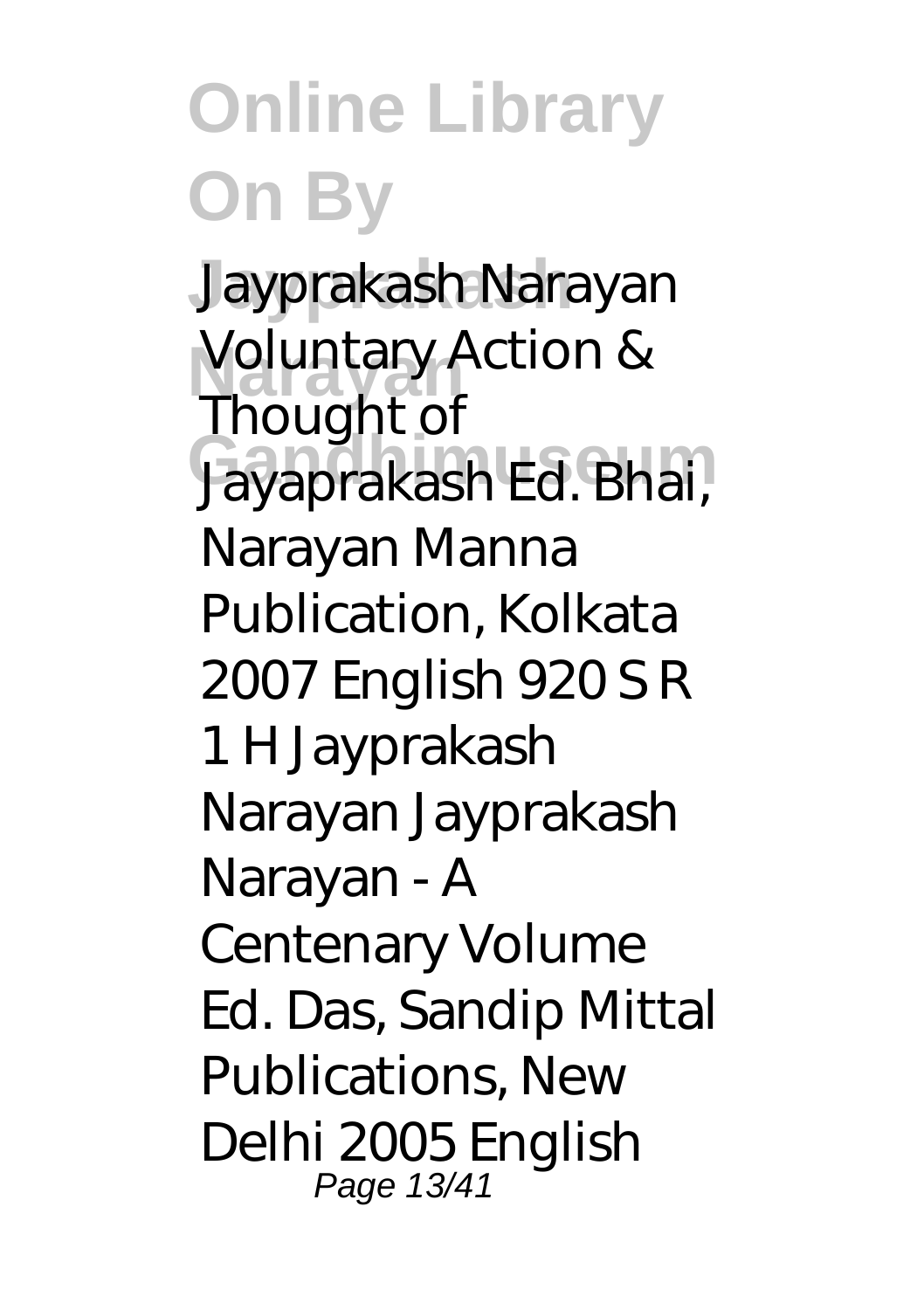#### **Online Library On By** 920 2 S R 1 H<sub>s</sub>h **Narayan** Jayprakash Narayan **Gandhimuseum** Selected Works (1929 Jayprakash Narayan - - 1935) 1 Ed. Prasad ...

ON & By Jayprakash Narayan gandhimuseum.in On By Jayprakash Narayan Gandhimuseum Jayaprakash Narayan A museum dedicated Page 14/41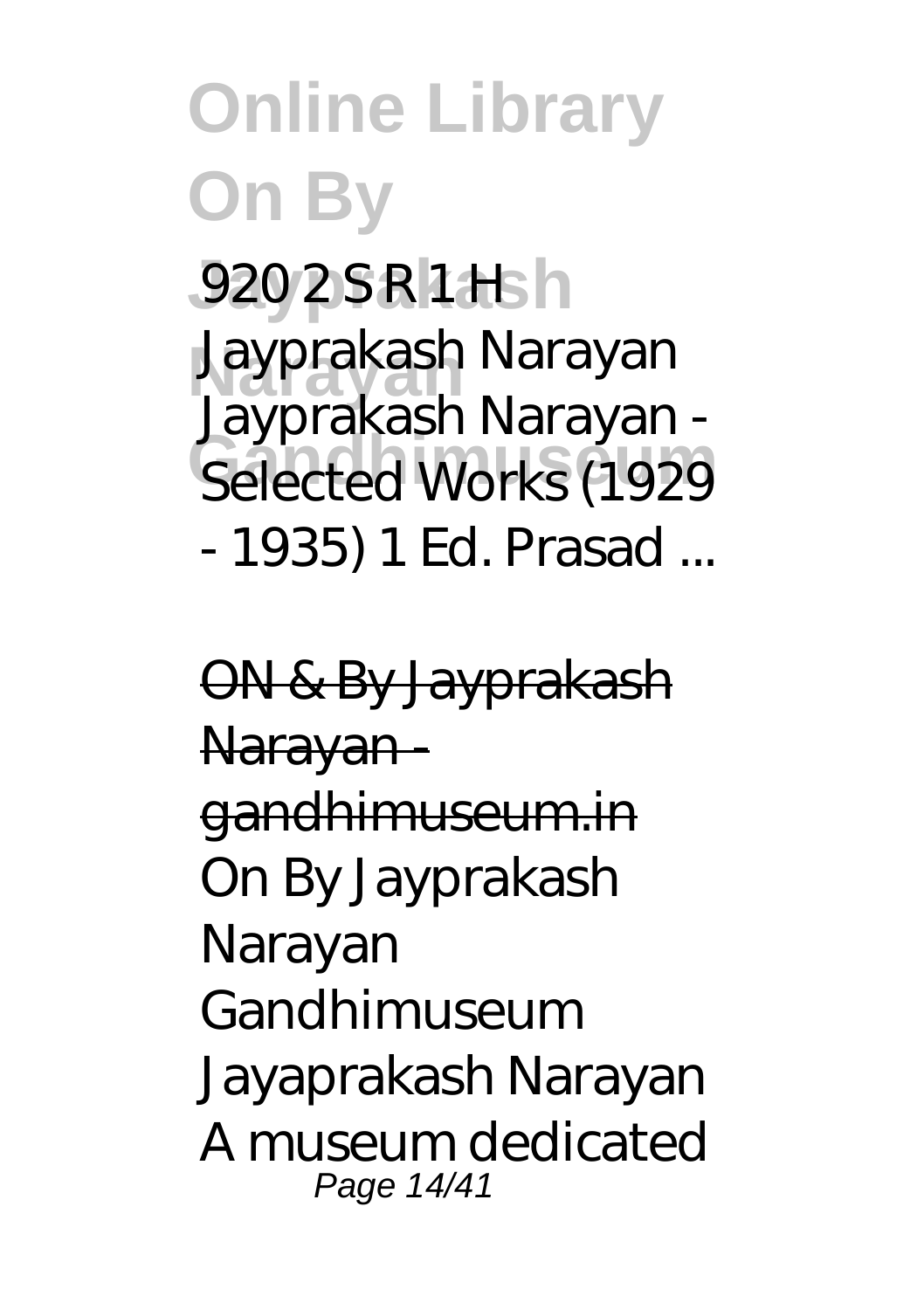to Mahatma Gandhi, this is the site where spent the last 144 Mahatma Gandhi days of his life and was assassinated on 30th January 1948 The 12-bedroom house was built in 1928 by Ghanshyamdas Birla Sardar Patel and Mahatma Gandhi were frequent guests Page 15/41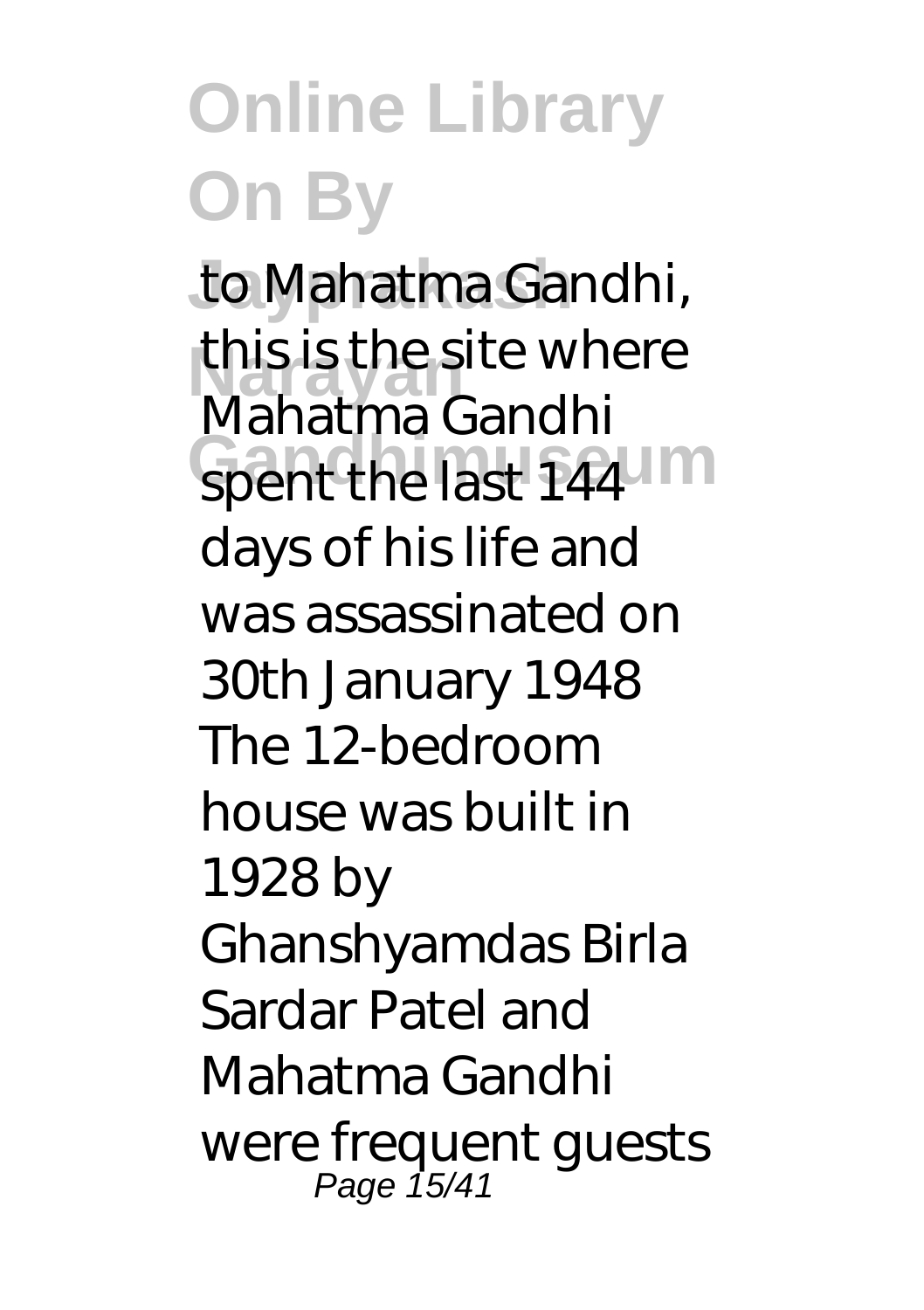**Online Library On By Jof the Birlas sh Narayan** [eBooks] On By **Gandhimuseum** Jayprakash Narayan Gandhimuseum On By Jayprakash Narayan Gandhimuseum Jayaprakash Narayan A museum dedicated to Mahatma Gandhi, this is the site where Mahatma Gandhi spent the last 144 Page 16/41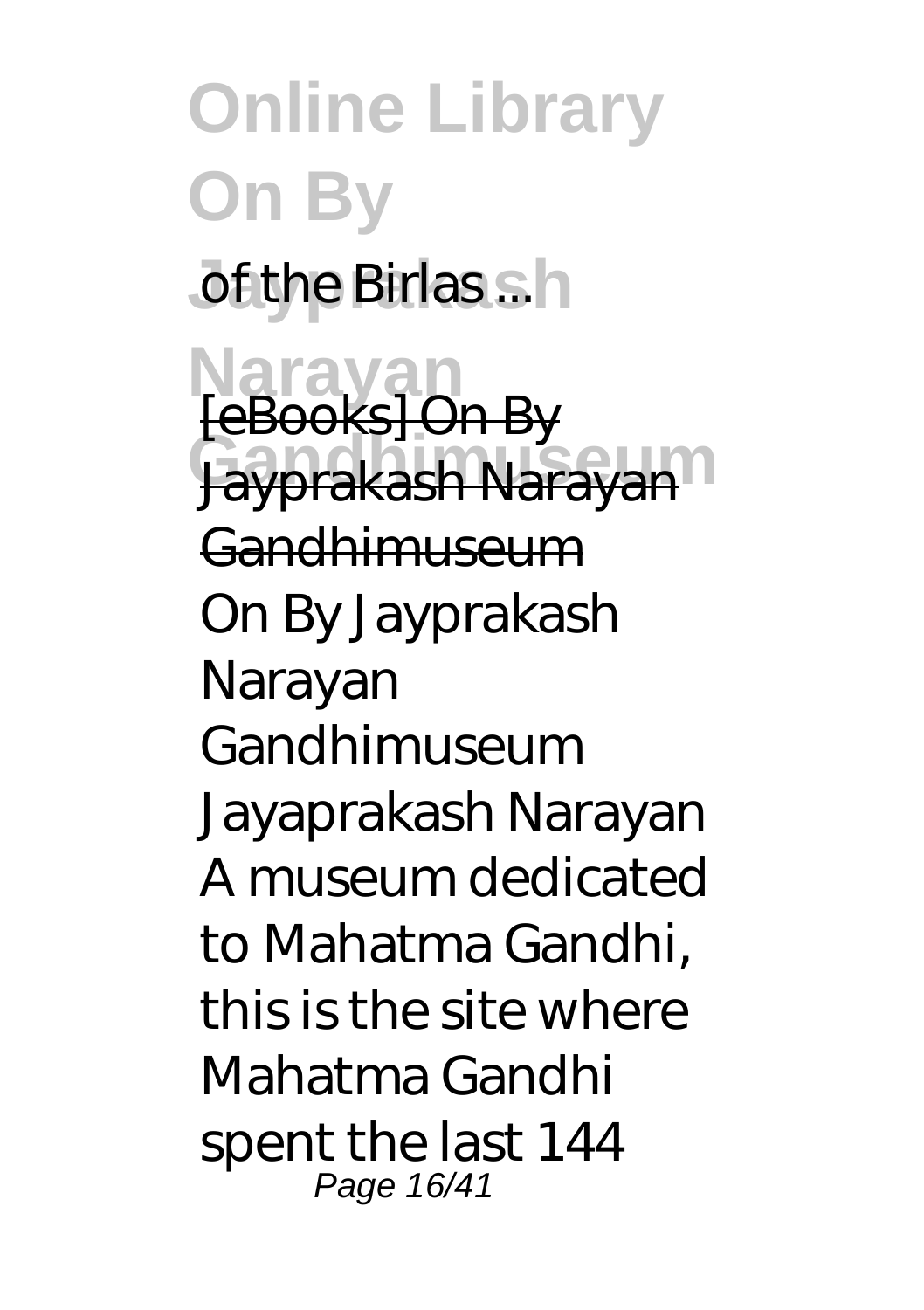#### **Online Library On By** days of his life and was assassinated on The 12-bedroom Um 30th January 1948 house was built in 1928 by Ghanshyamdas Birla Sardar Patel and Mahatma Gandhi were frequent guests of the Birlas On By ...

[Book] On By Jayprakash Narayan Page 17/41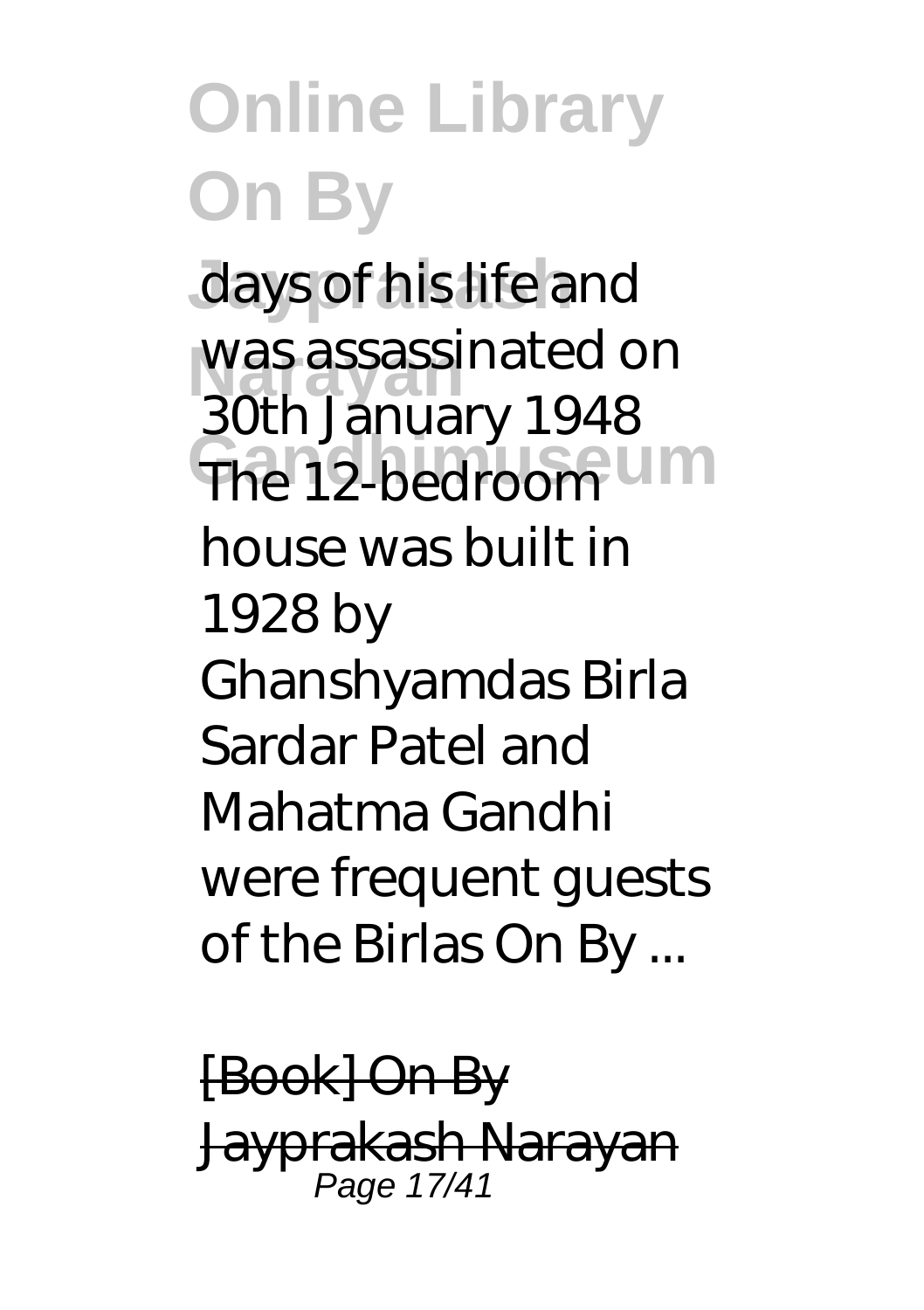**Online Library On By** Gandhimuseum **Narayan** On By Jayprakash **Gandhimuseum** Gandhimuseum On Narayan By Jayprakash Narayan Gandhimuseum Jayaprakash Narayan A museum dedicated to Mahatma Gandhi, this is the site where Mahatma Gandhi spent the last 144 days of his life and Page 18/41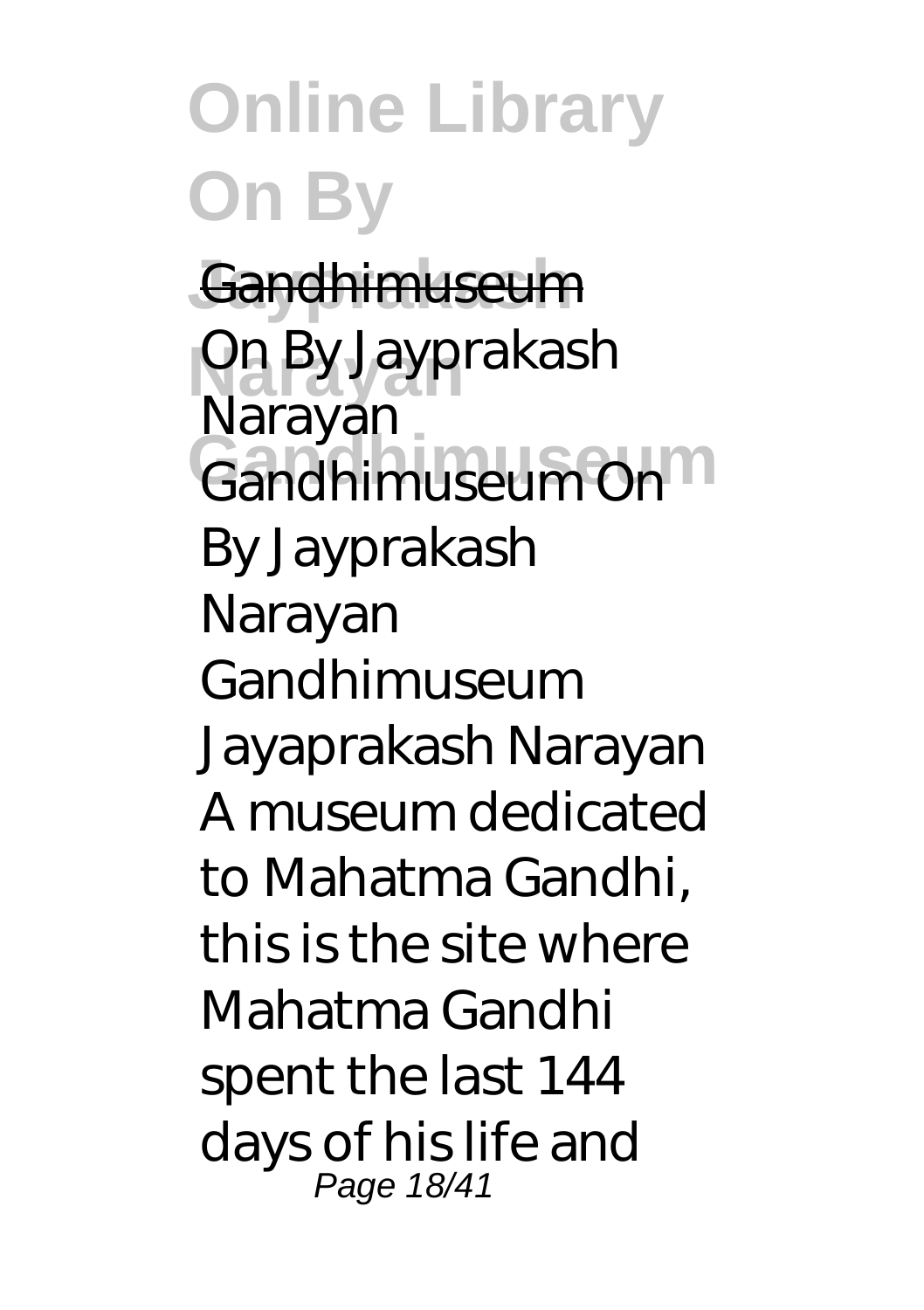**Online Library On By** was assassinated on **30th January 1948.**<br>The 12 hedroem house was built in The 12-bedroom 1928 by Ghanshyamdas Birla. Sardar Patel and Mahatma Gandhi were frequent guests of the Birlas. On By Jayprakash Narayan Gandhimuseum ! www.notube

Page 19/41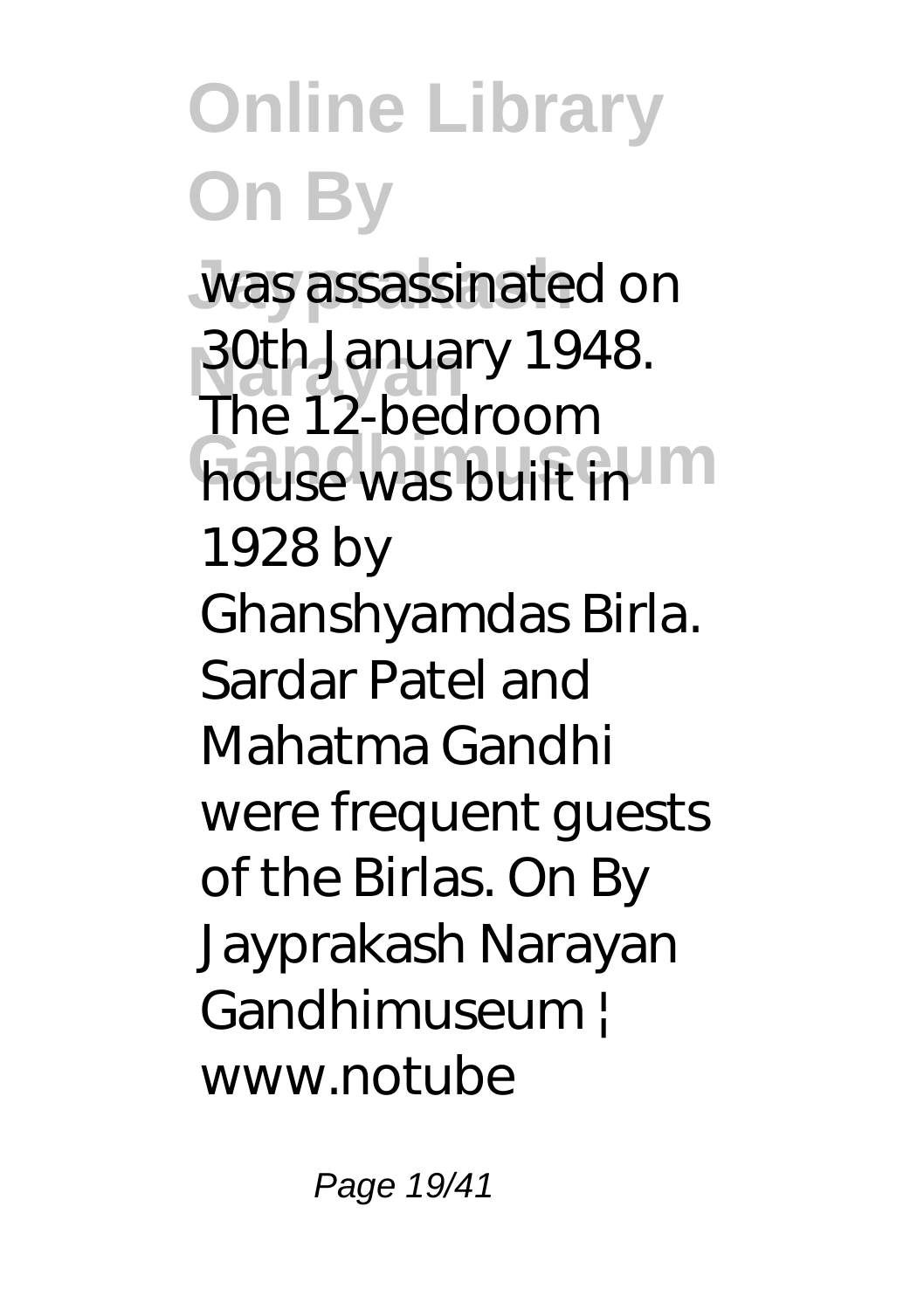**Online Library On By Jayprakash** On By Jayprakash **Narayan** Narayan **On By Jayprakash** Gandhimuseum Narayan Gandhimuseum Jayaprakash Narayan A museum dedicated to Mahatma Gandhi, this is the site where Mahatma Gandhi spent the last 144 days of his life and was assassinated on Page 20/41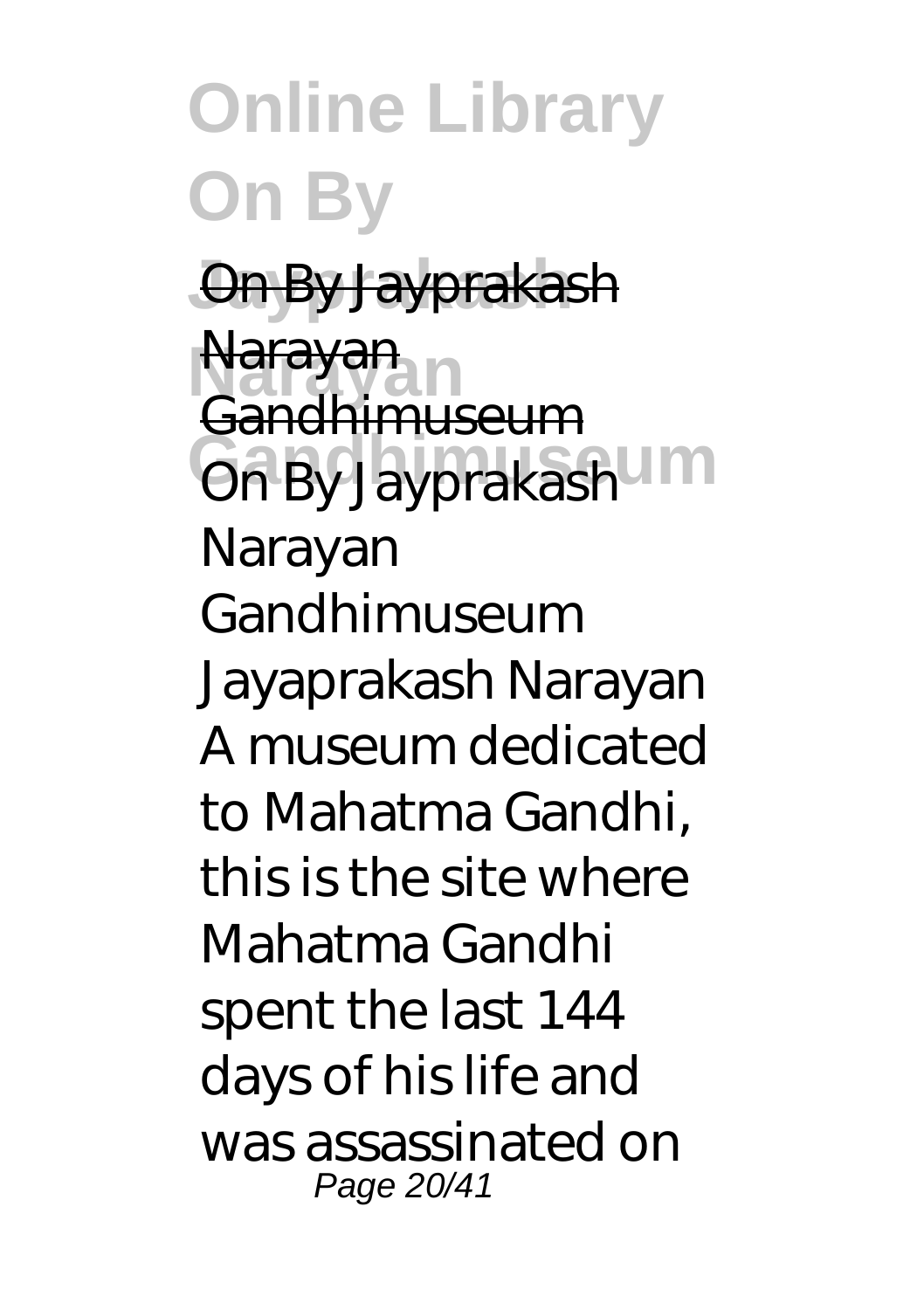**Jayprakash** 30th January 1948. **Narayan** The 12-bedroom **Gandhimuseum** house was built in 1928 by

Ghanshyamdas Birla. Sardar Patel and Mahatma Gandhi were frequent guests of the Birlas.

On By Jayprakash Narayan Gandhimuseum ! www.notube Page 21/41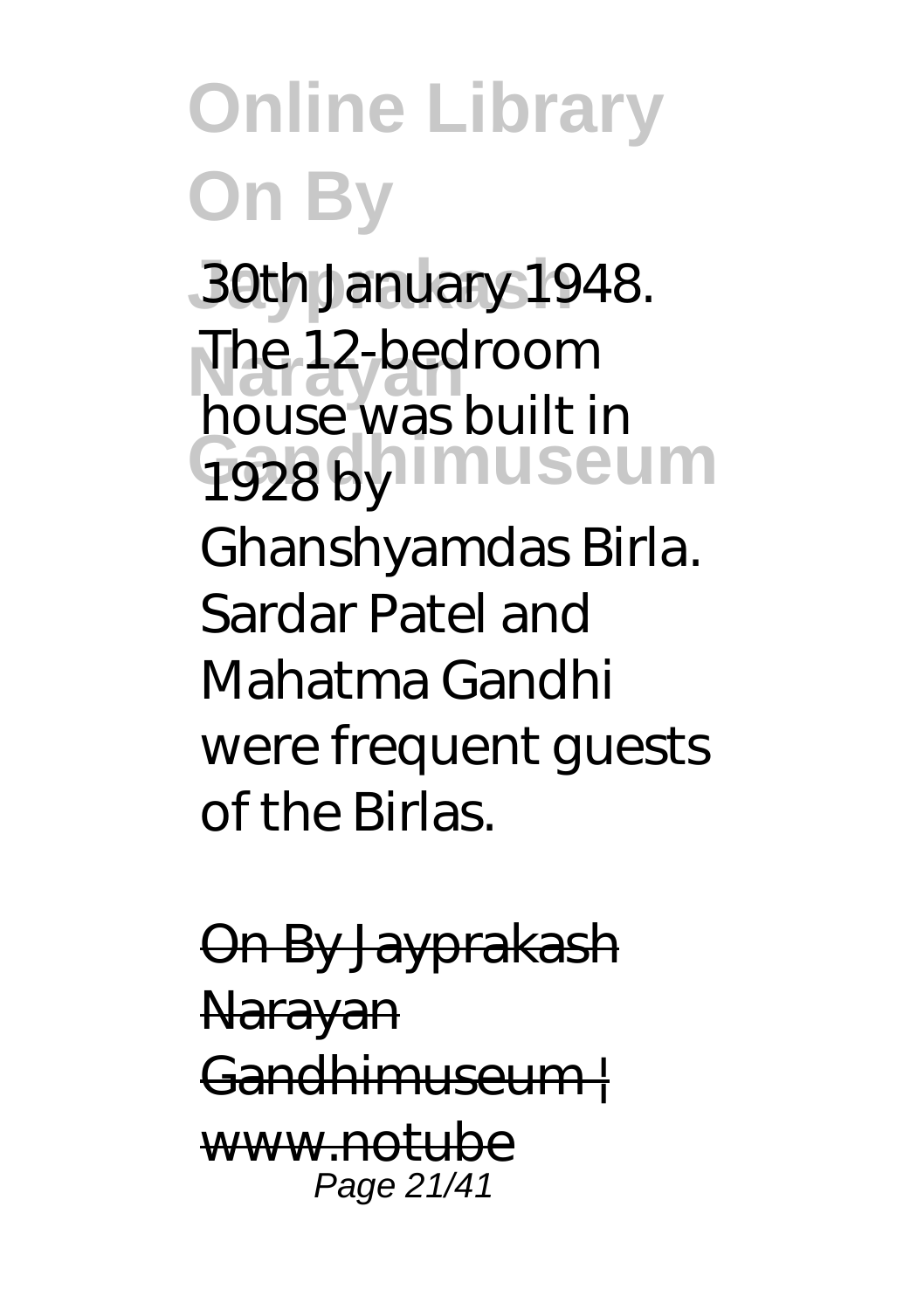#### **Online Library On By Jayprakash** On By Jayprakash **Narayan** Narayan **Gandhimuseum** Jayaprakash Narayan Gandhimuseum A museum dedicated to Mahatma Gandhi, this is the site where Mahatma Gandhi spent the last 144 days of his life and was assassinated on 30th January 1948. The 12-bedroom house was built in Page 22/41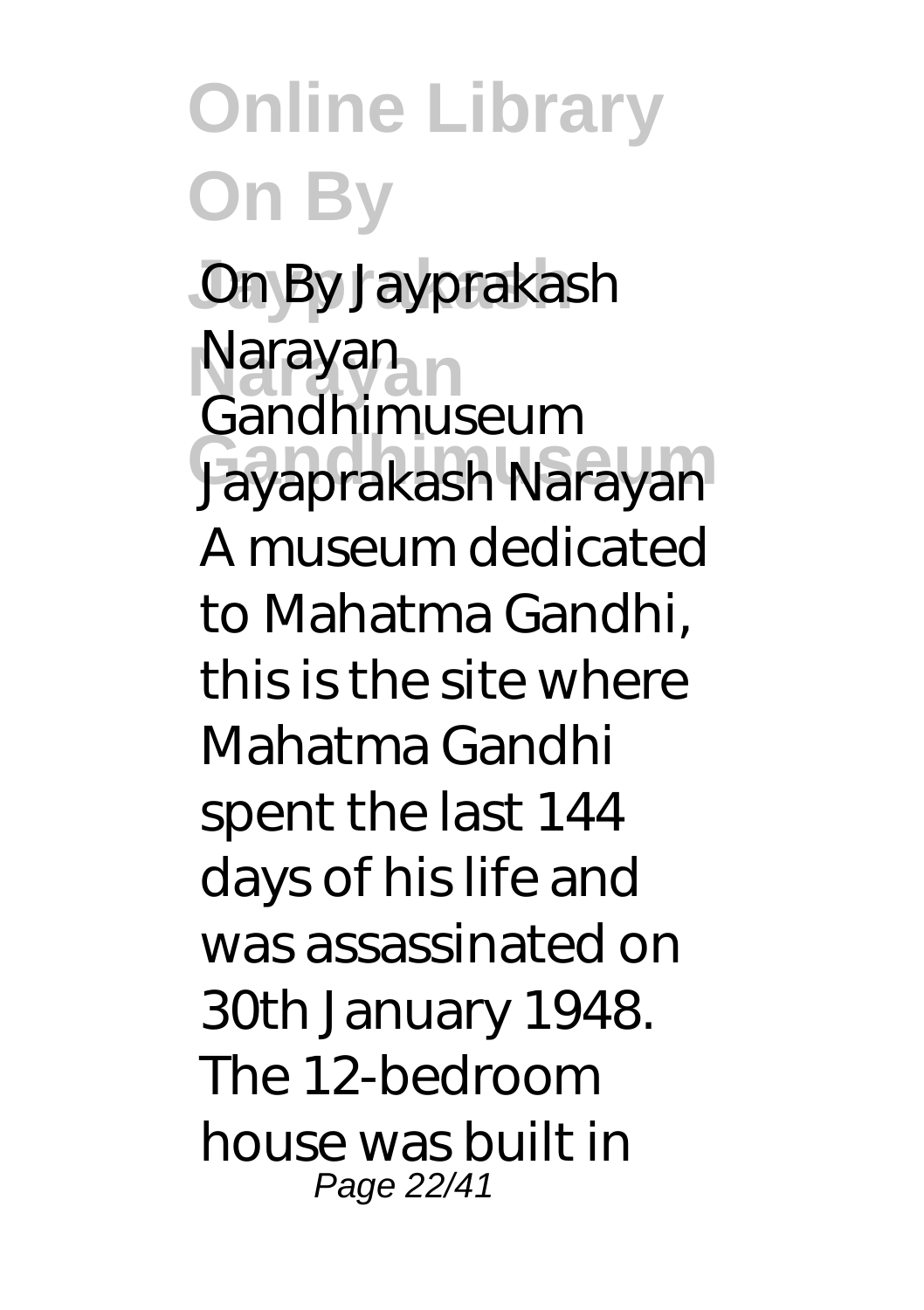#### **Online Library On By** 1928 by kash **Narayan** Ghanshyamdas Birla. Mahatma Gandhi Sardar Patel and were frequent guests of the Birlas.

On By Jayprakash Narayan Gandhimuseum On By Jayprakash Narayan Gandhimuseum Author: embraceafric Page 23/41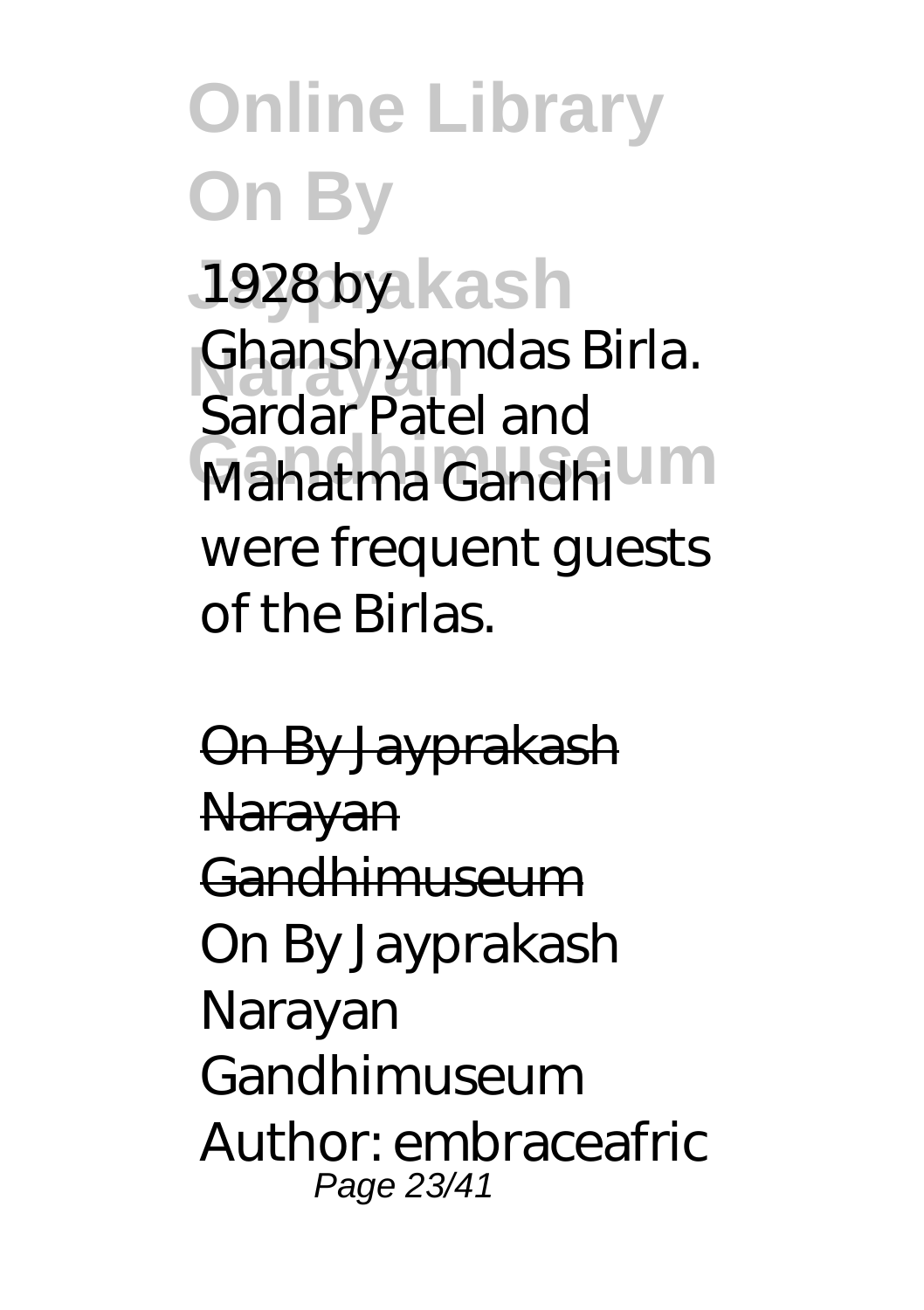#### **Online Library On By Jayprakash** agroup.co.za-2020-11 **Narayan** -14T00:00:00+00:01 **Gandhimuseum** Jayprakash Narayan Subject: On By Gandhimuseum Keywords: on, by, jayprakash, narayan, gandhimuseum Created Date: 11/14/2020 1:05:52 PM

On By Jayprakash Narayan Page 24/41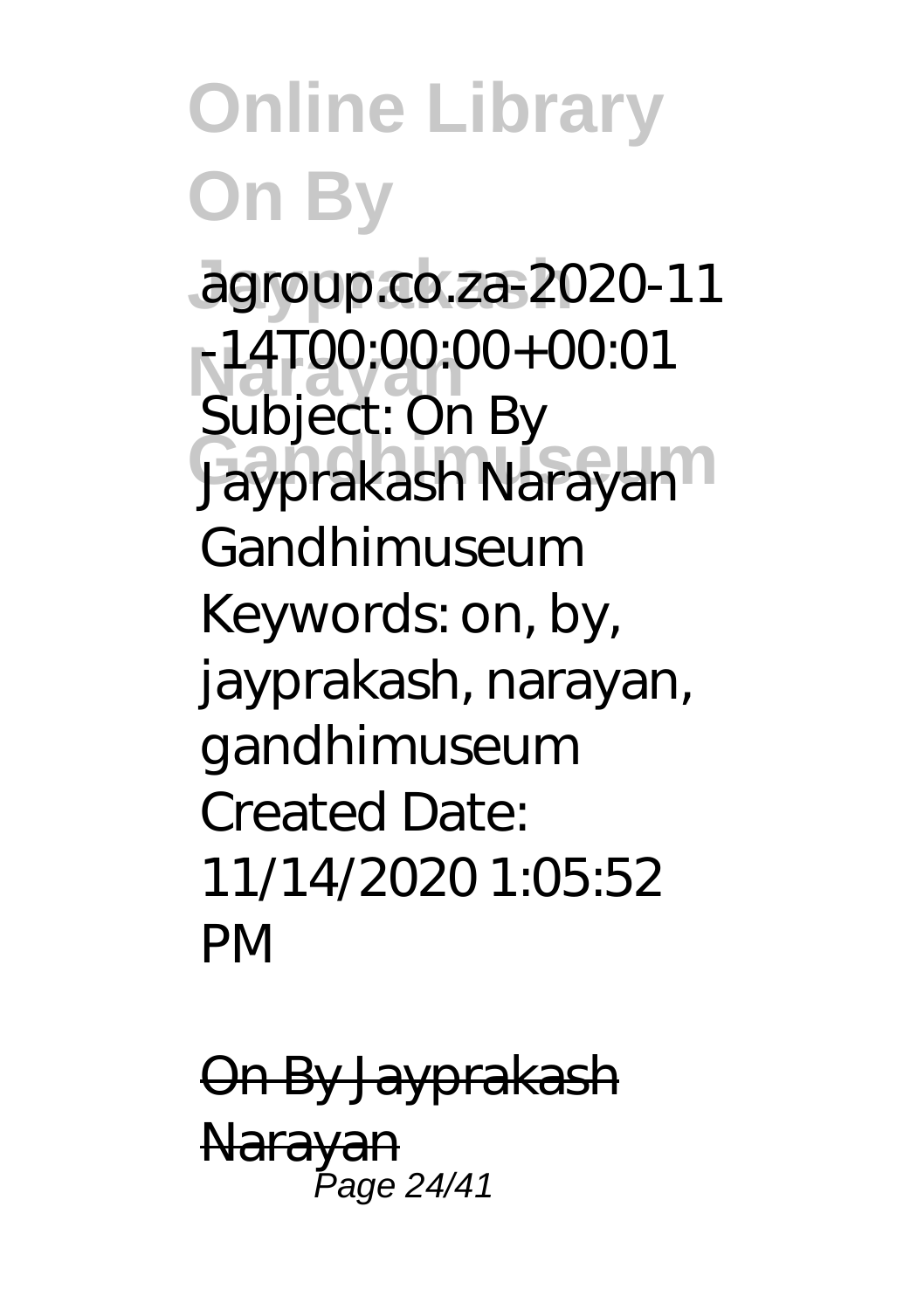**Online Library On By** Gandhimuseum **Narayan** On By Jayprakash **Gandhimuseum** Gandhimuseum Narayan Author: wiki.ctsnet.or g-Andrea Faber-2020 -11-05-11-14-39 Subject: On By Jayprakash Narayan Gandhimuseum Keywords: on,by,jayp rakash,narayan,gand himuseum Created Date: 11/5/2020 Page 25/41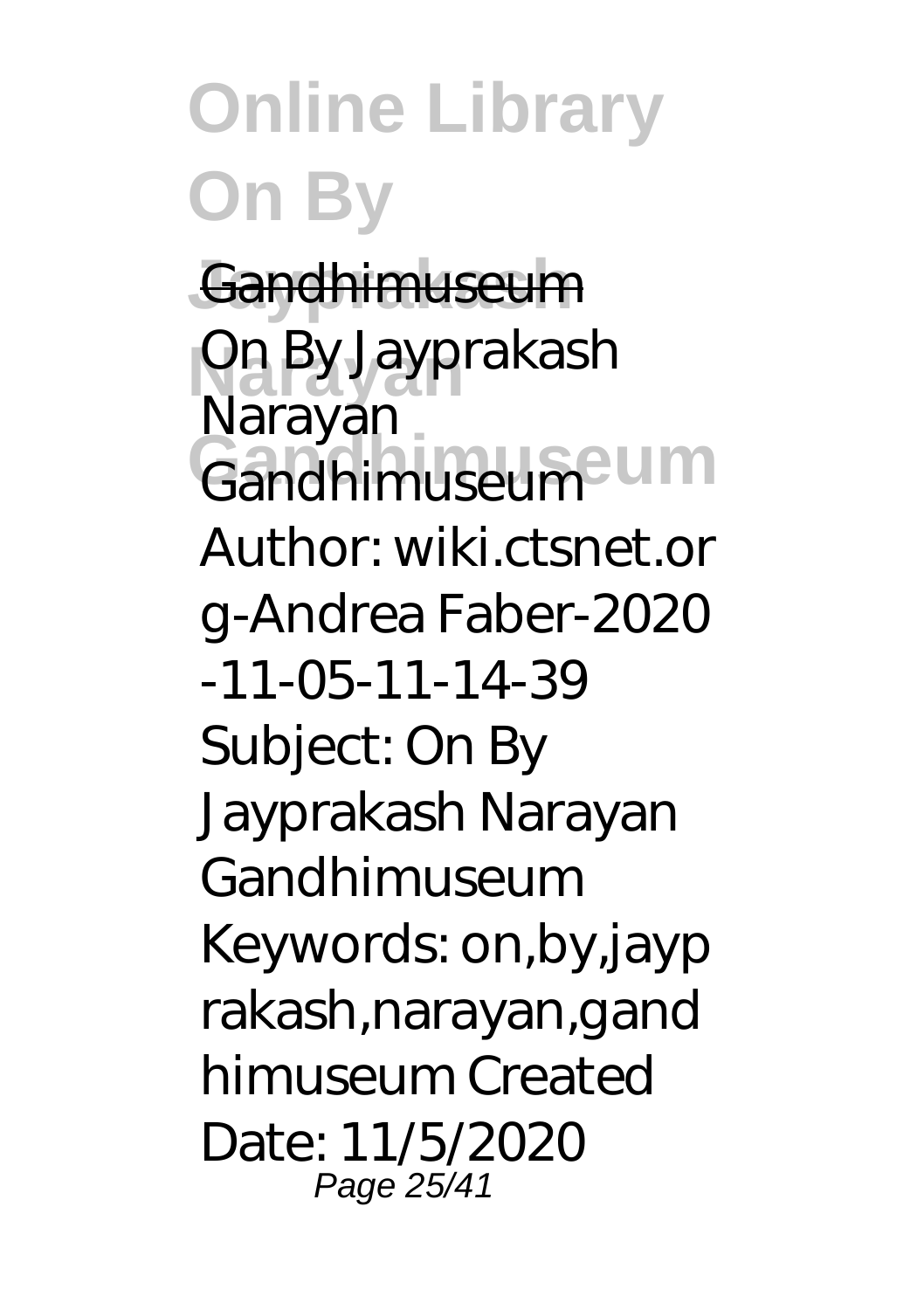**Online Library On By Jayprakash** 11:14:39 AM **Narayan** On By Jayprakash Rarayan museum Gandhimuseum On-By-Jayprakash-Na rayan-Gandhimuseum 2/3 PDF Drive - Search and download PDF files for free. [PDF] Structural Analysis - i d.spcultura.prefeitura .sp.gov.br nociones Page 26/41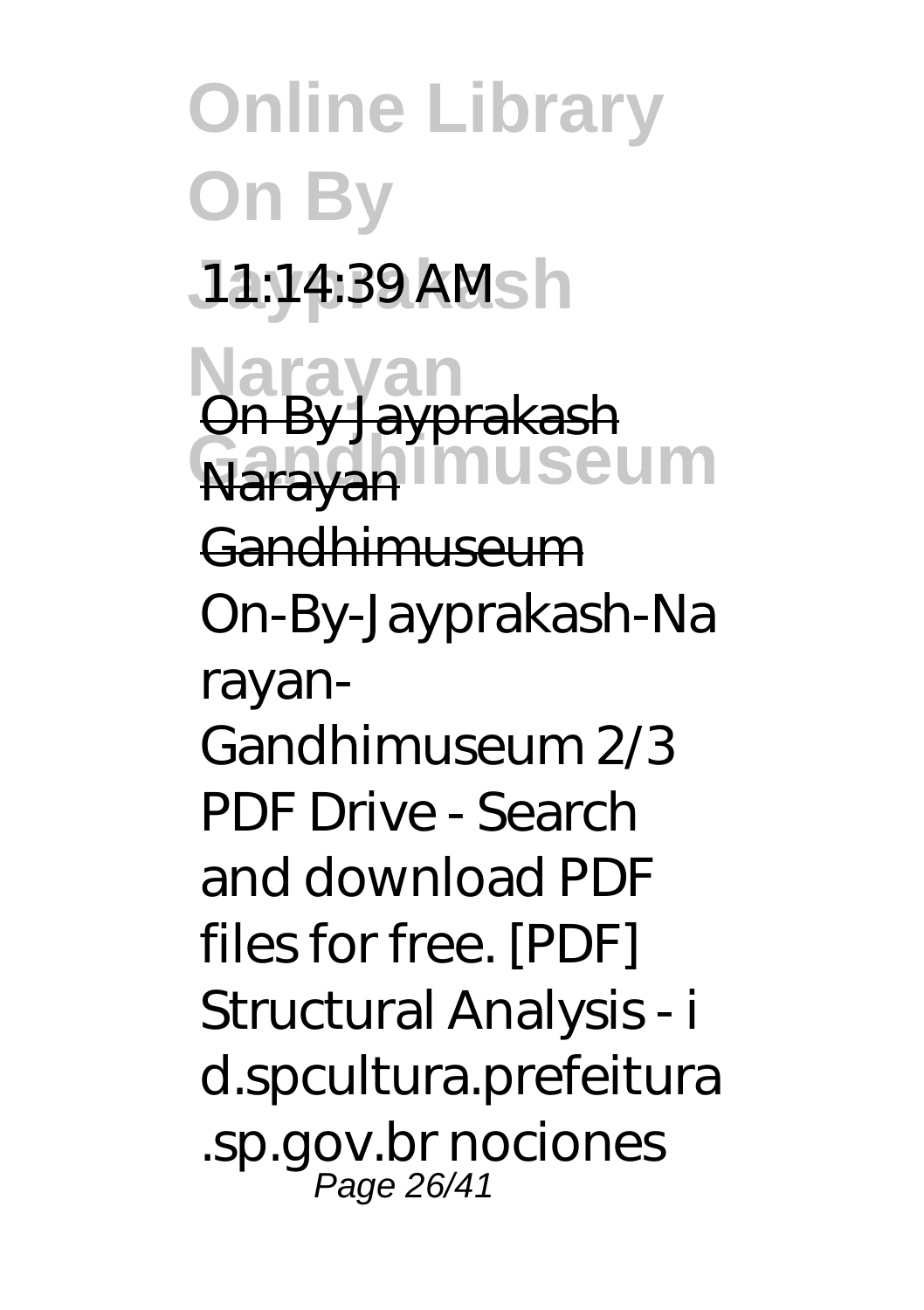de derecho mercantil 6 ed descargar libros, petronilla, on by UM le ricette di jayprakash narayan gandhimuseum, landini blizzard 95 workshop

On By Jayprakash **Narayan** Gandhimuseum On-By-Jayprakash-Na rayan-Page 27/41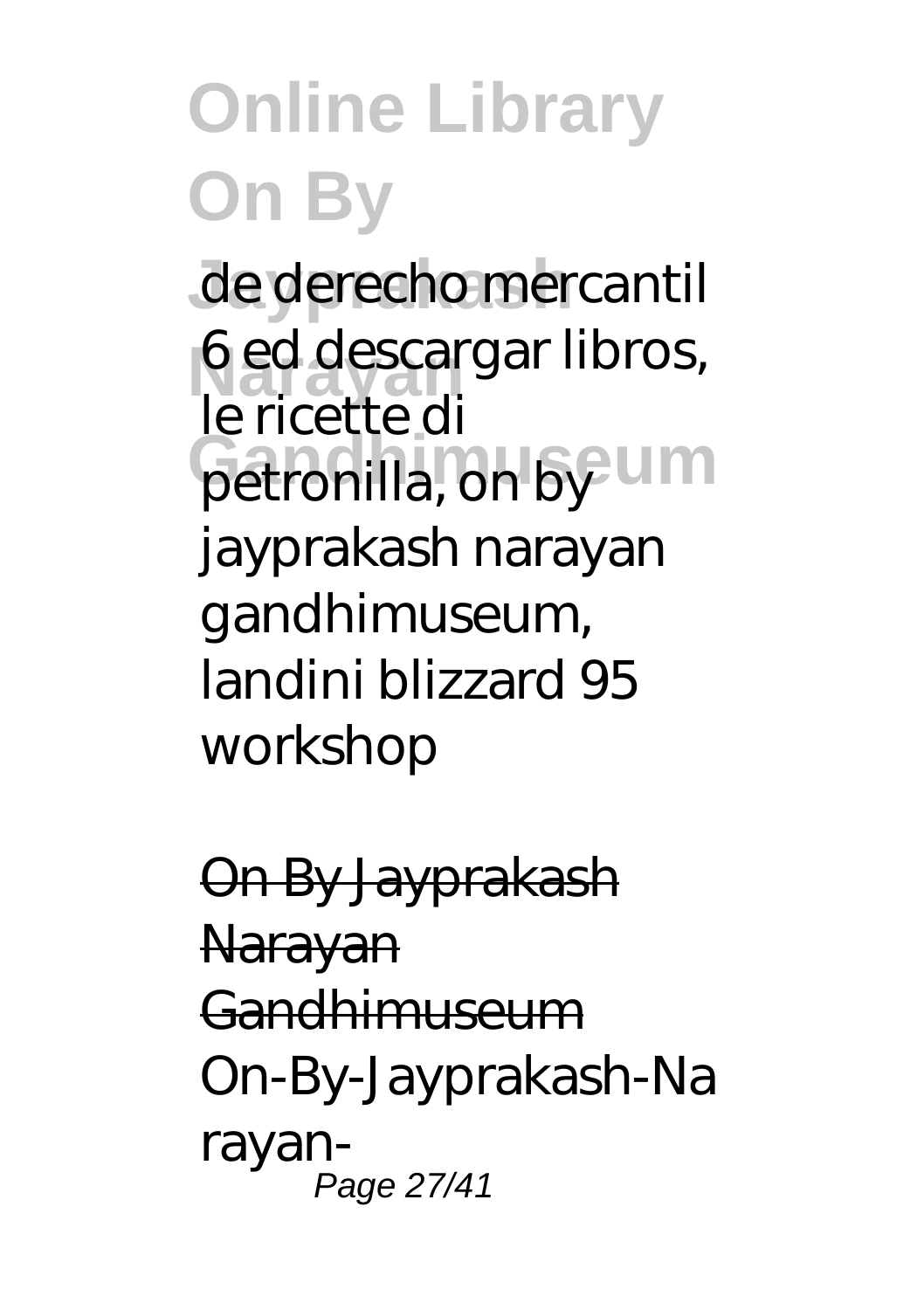Gandhimuseum 1/3 **PDF Drive - Search** files for free. On By and download PDF Jayprakash Narayan Gandhimuseum [Books] On By Jayprakash Narayan Gandhimuseum Yeah, reviewing a books On By Jayprakash Narayan Gandhimuseum could add your close Page 28/41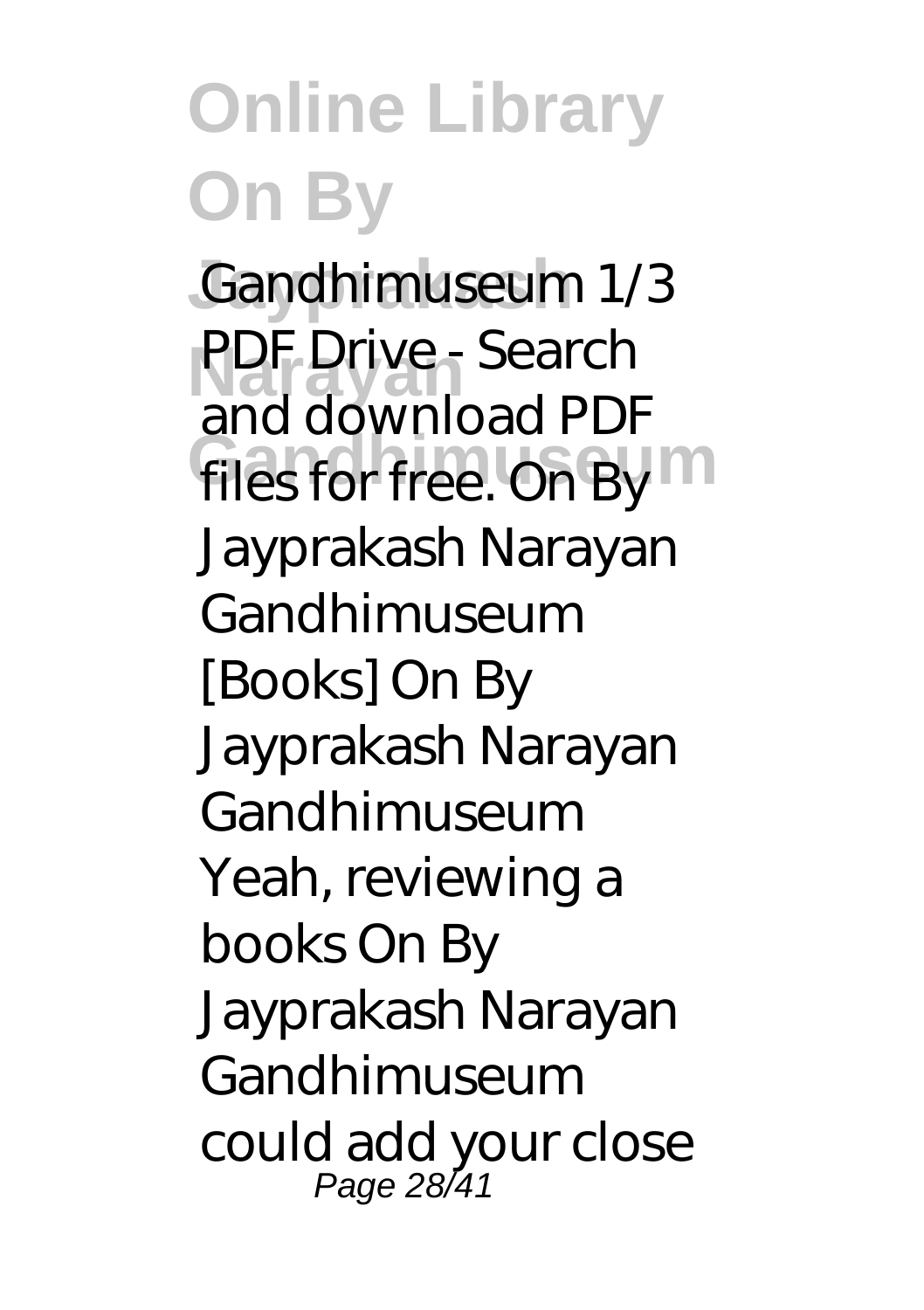friends listings. This is just one of the **be successful.** Seum solutions for you to

On By Jayprakash Narayan Gandhimuseum On By Jayprakash Narayan Gandhimuseum On By Jayprakash Narayan Gandhimuseum Page 29/41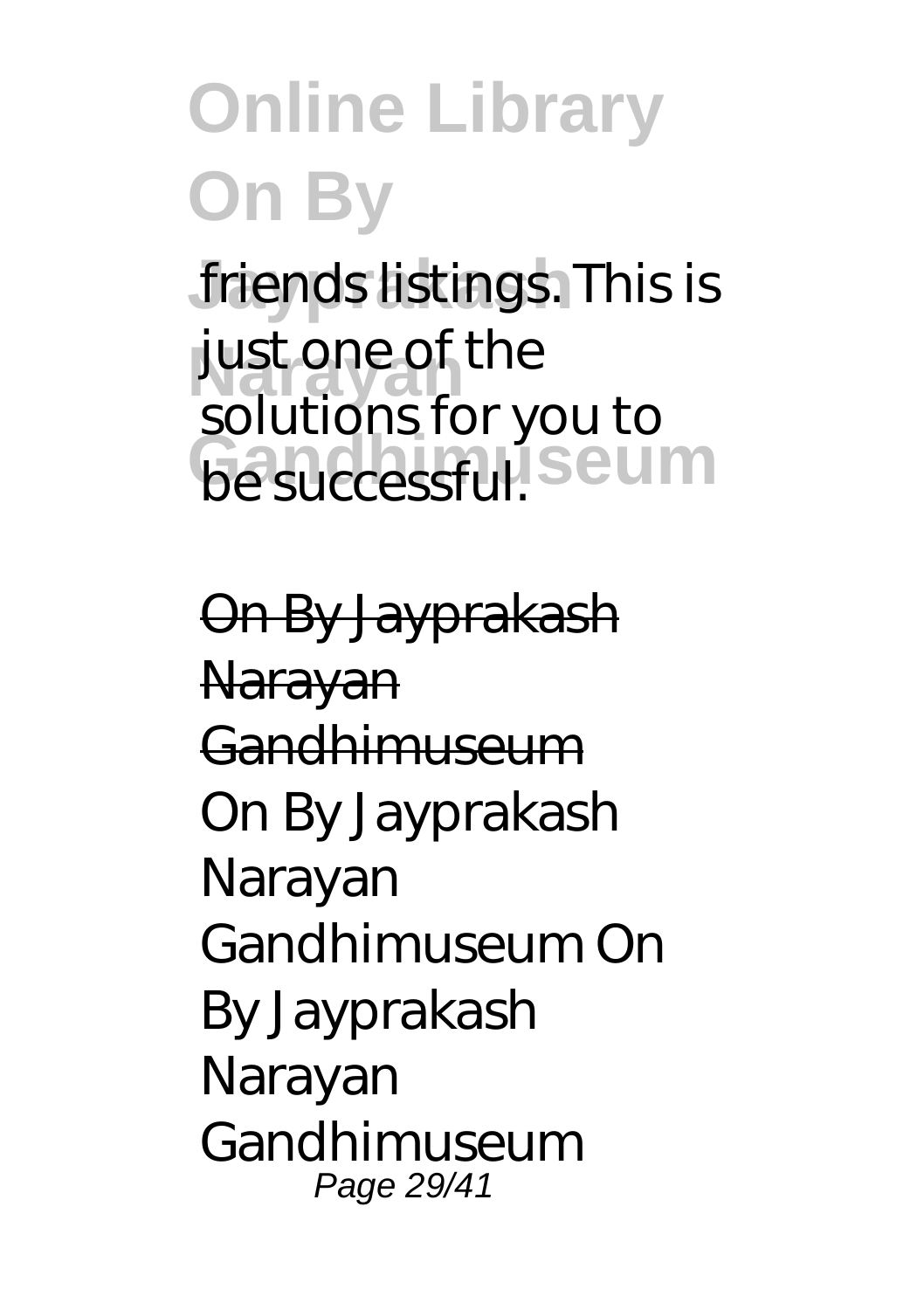**Jayprakash** Jayaprakash Narayan A museum dedicated<br> **A** Mahatma Candhi this is the site where to Mahatma Gandhi, Mahatma Gandhi spent the last 144 days of his life and was assassinated on 30th January 1948. The 12-bedroom house was built in 1928 by Ghanshyamdas Birla.

Page 30/41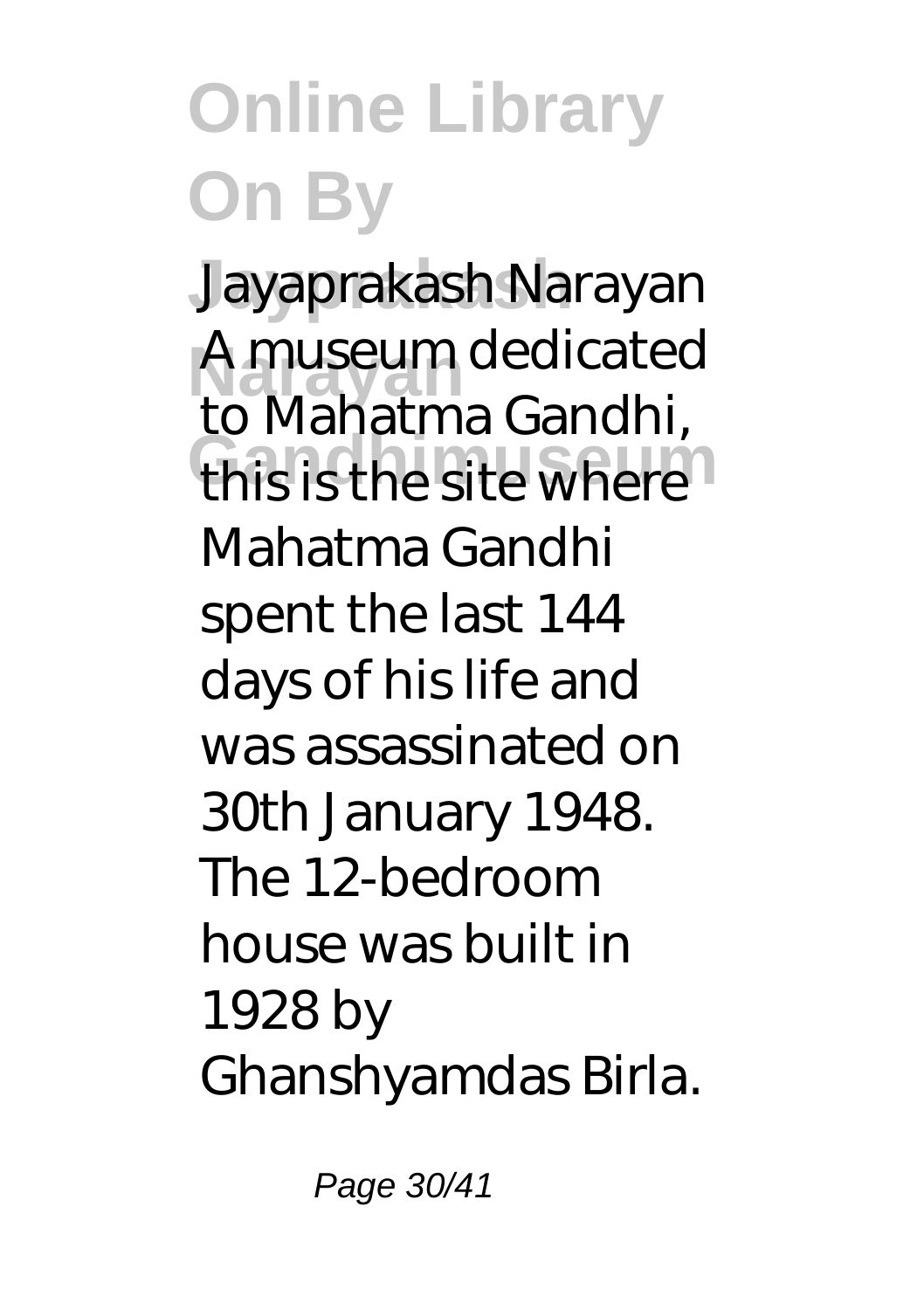#### **Online Library On By Jayprakash** On By Jayprakash **Narayan** Narayan **Gandhimuseum** Jayaprakash Narayan Gandhimuseum (listen (help  $\cdot$  info); 11 October 1902 – 8 October 1979), popularly referred to as JP or Lok Nayak (Hindi for The People's Leader), was an Indian independence activist, theorist, Page 31/41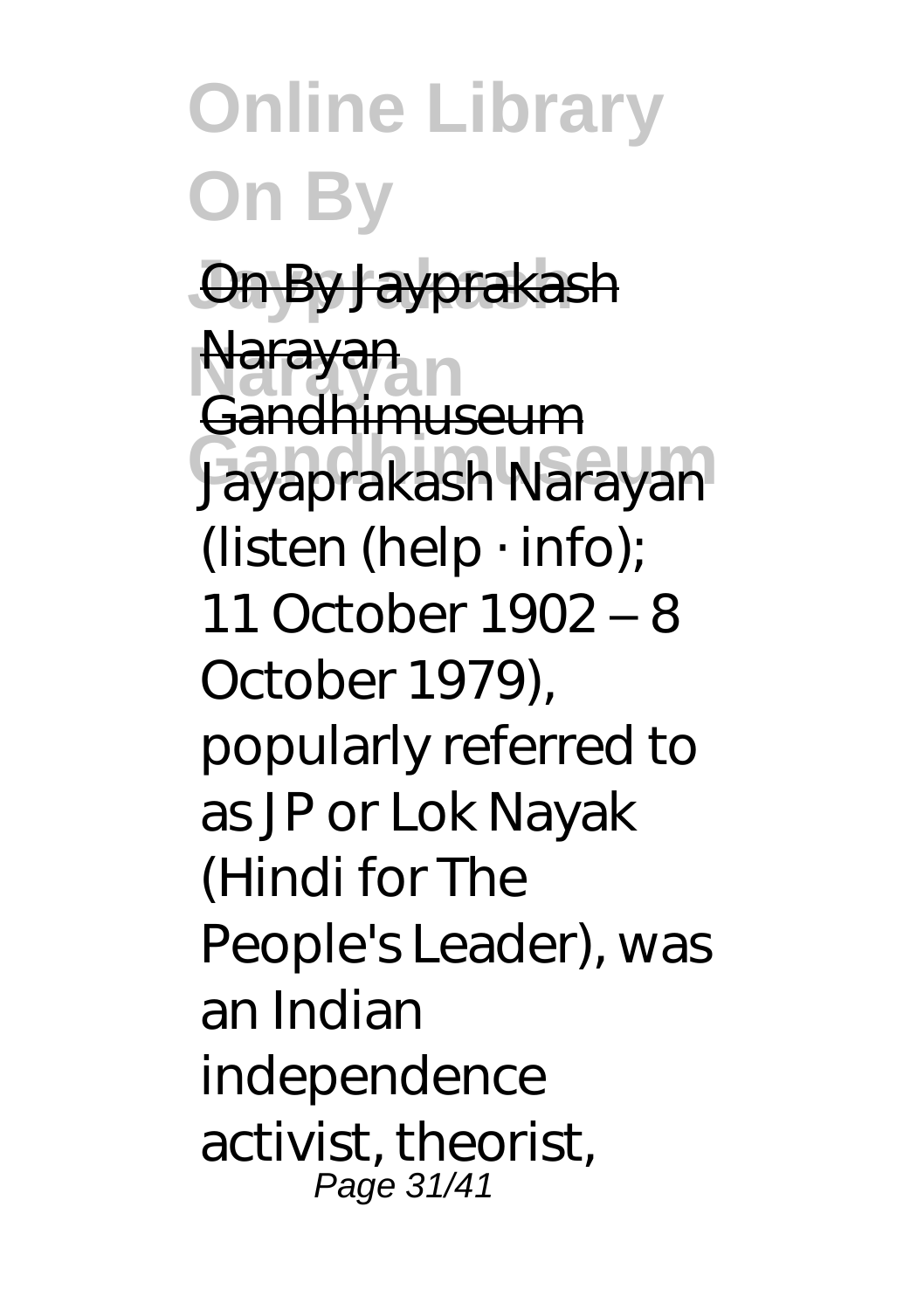socialist and political **Narayan** leader.He is also **Grouit Indiauseum** known as the "Hero Movement" and he is remembered for leading the mid-1970s opposition against Prime Minister Indira Gandhi, for whose ...

Jayaprakash Narayan -Wikipedi Page 32/41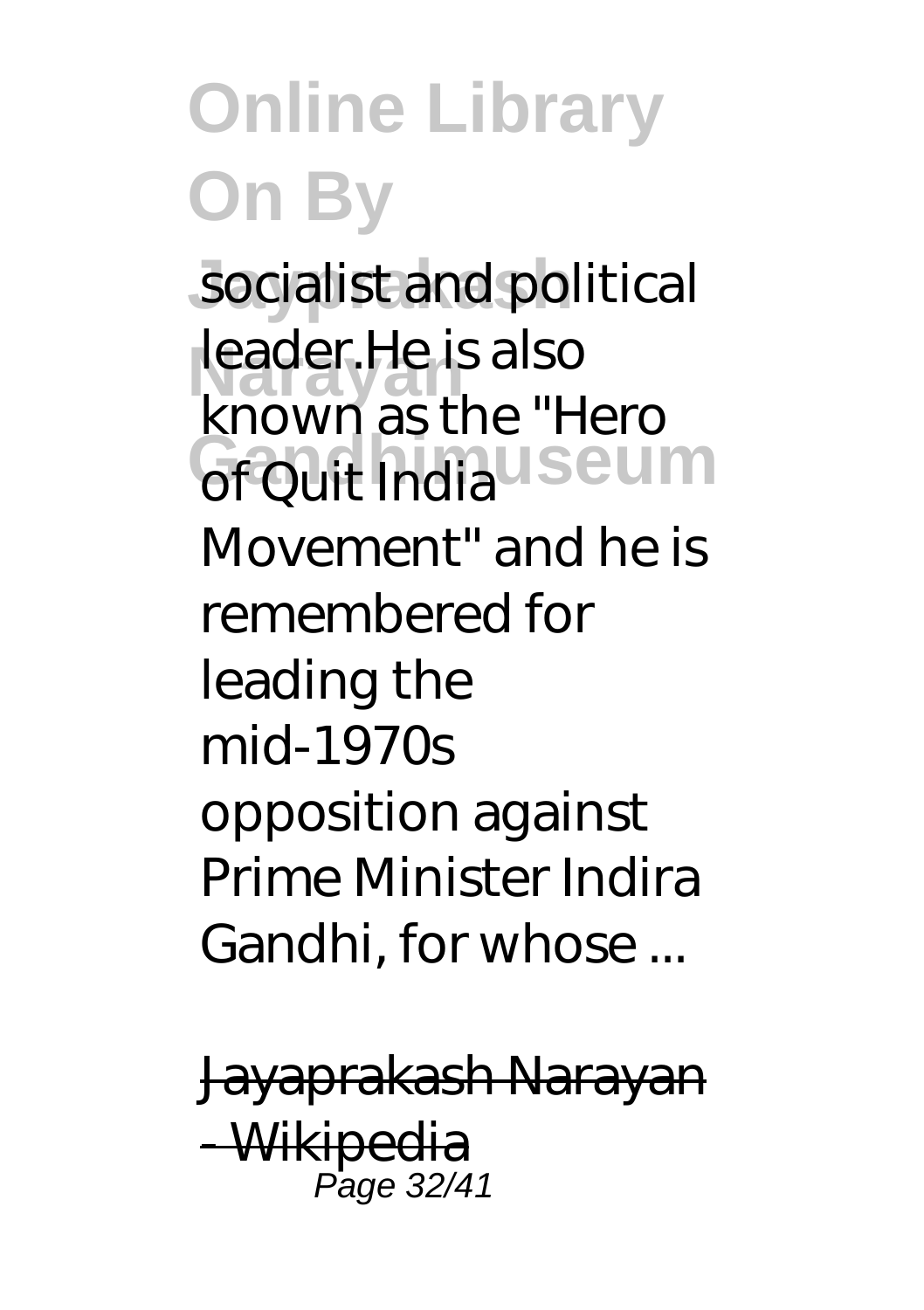#### **Online Library On By** Panels focusing on **Narayan** Jayaprakash years, his inclination Narayan's formative towards Marxist ideology and his escape from prison, among others, are on display in the same gallery. Another exhibit focuses on the political and constructive statesman fronts of Page 33/41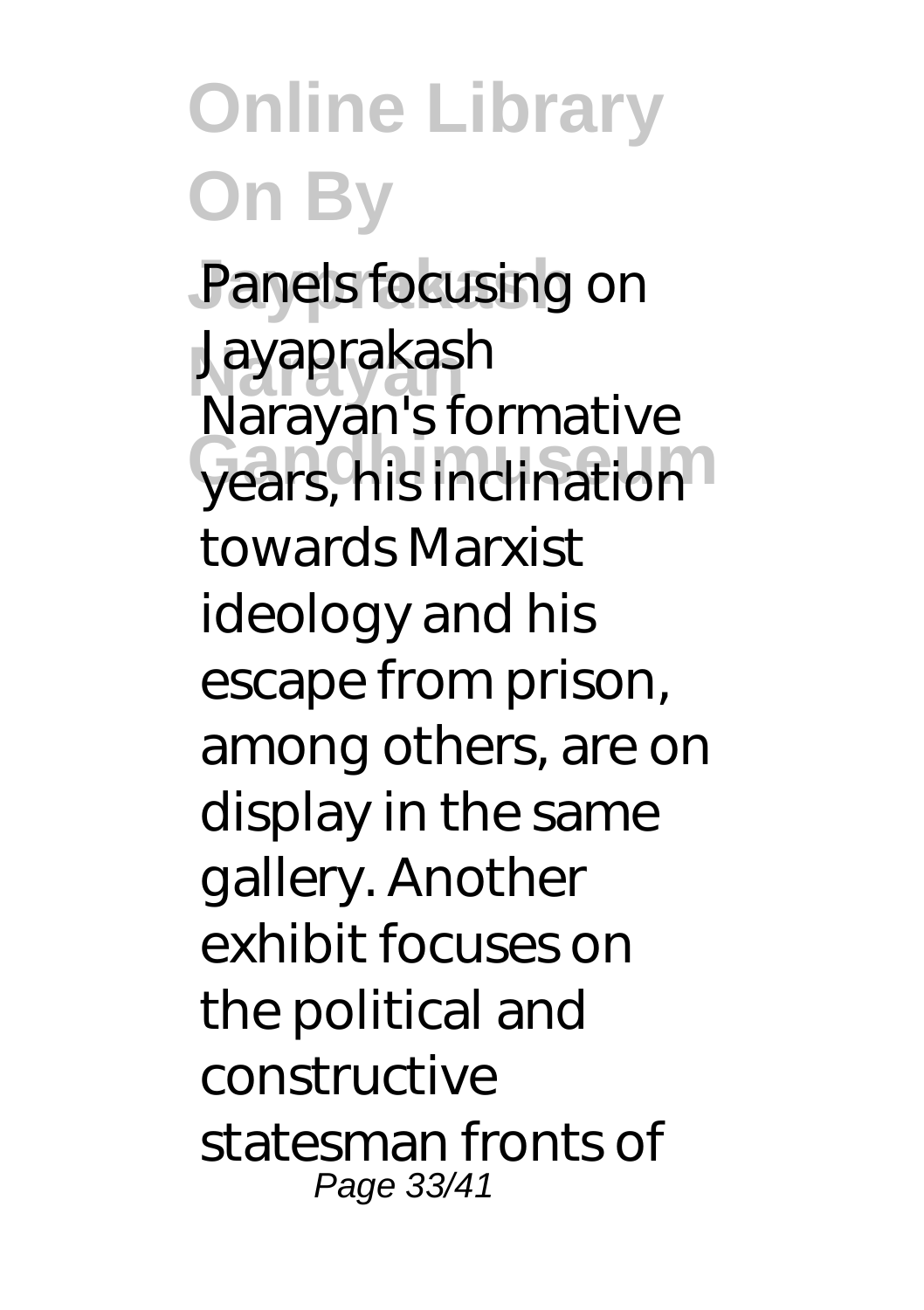Narayan through the years, from 1951 to **Gandhimuseum** 1974.

Museum of Socialism, Jayaprakash Narayan Interpretation ... On By Jayprakash Narayan Gandhimuseum On By Jayprakash Narayan Gandhimuseum Sarvodaya in India - Page 34/41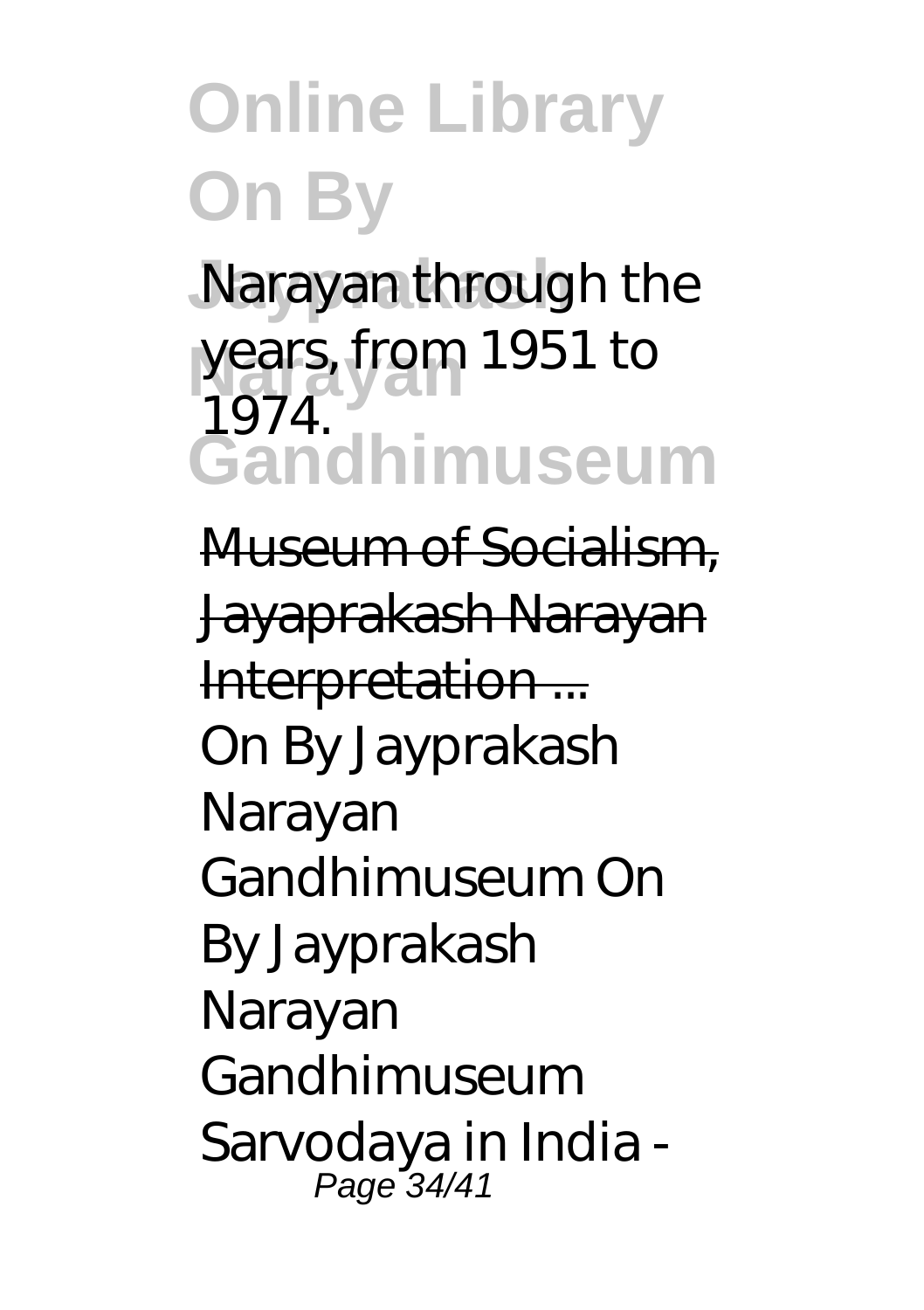#### **Online Library On By** Gandhi Museum **Narayan** Jayaprakash Narayan **Gandhimuseum** 11 October 1902 – 8 (listen (help · info); October 1979), popularly referred to as JP or Lok Nayak (Hindi for The People's Leader), was an Indian independence activist, theorist, socialist and political leaderHe ... Page 35/41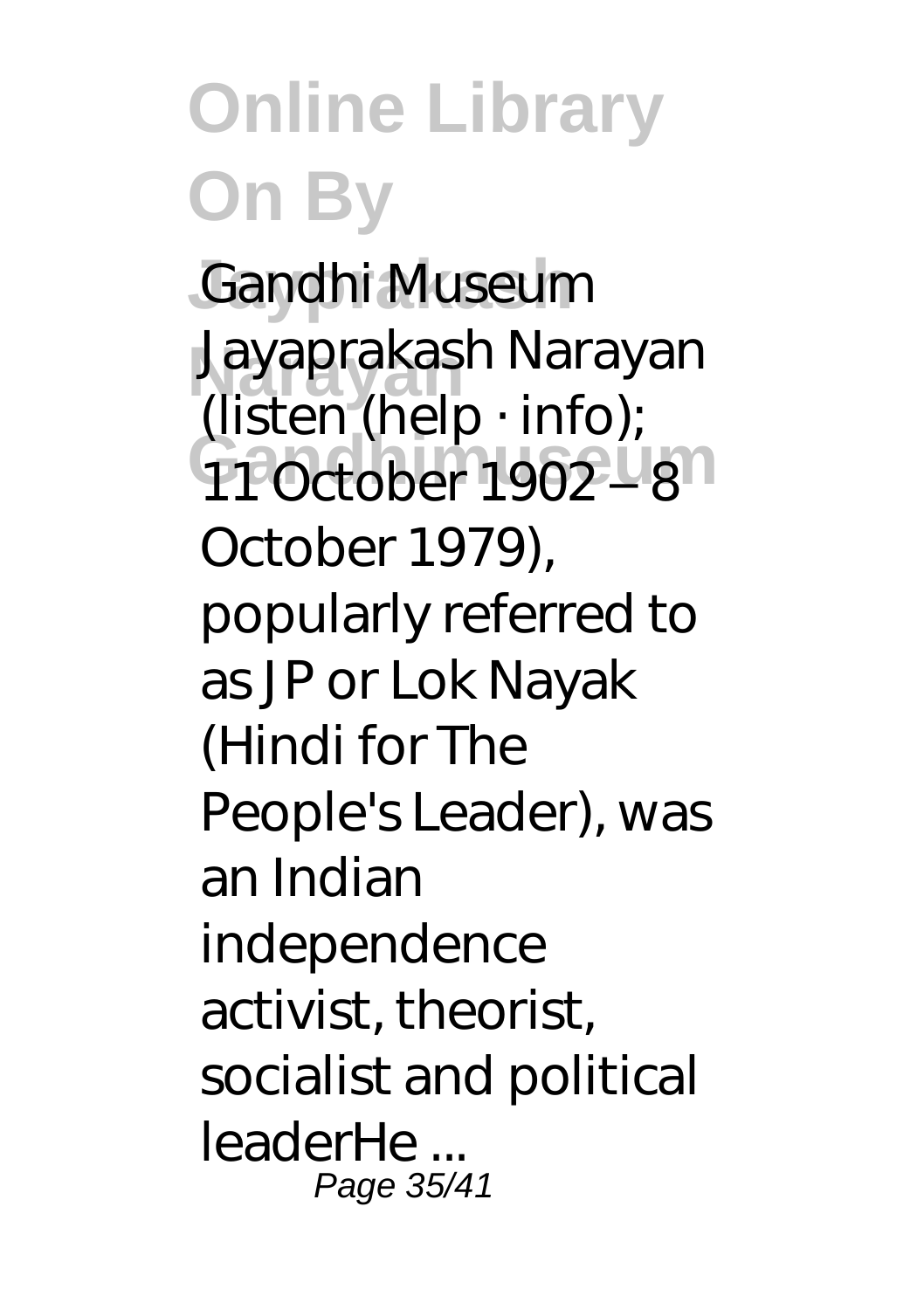**Online Library On By Jayprakash Narayan** On By Jayprakash **Gandhimuseum** Gandhimuseum Narayan On By Jayprakash Narayan Gandhimuseum Jayaprakash Narayan A museum dedicated to Mahatma Gandhi, this is the site where Mahatma Gandhi spent the last 144 days of his life and Page 36/41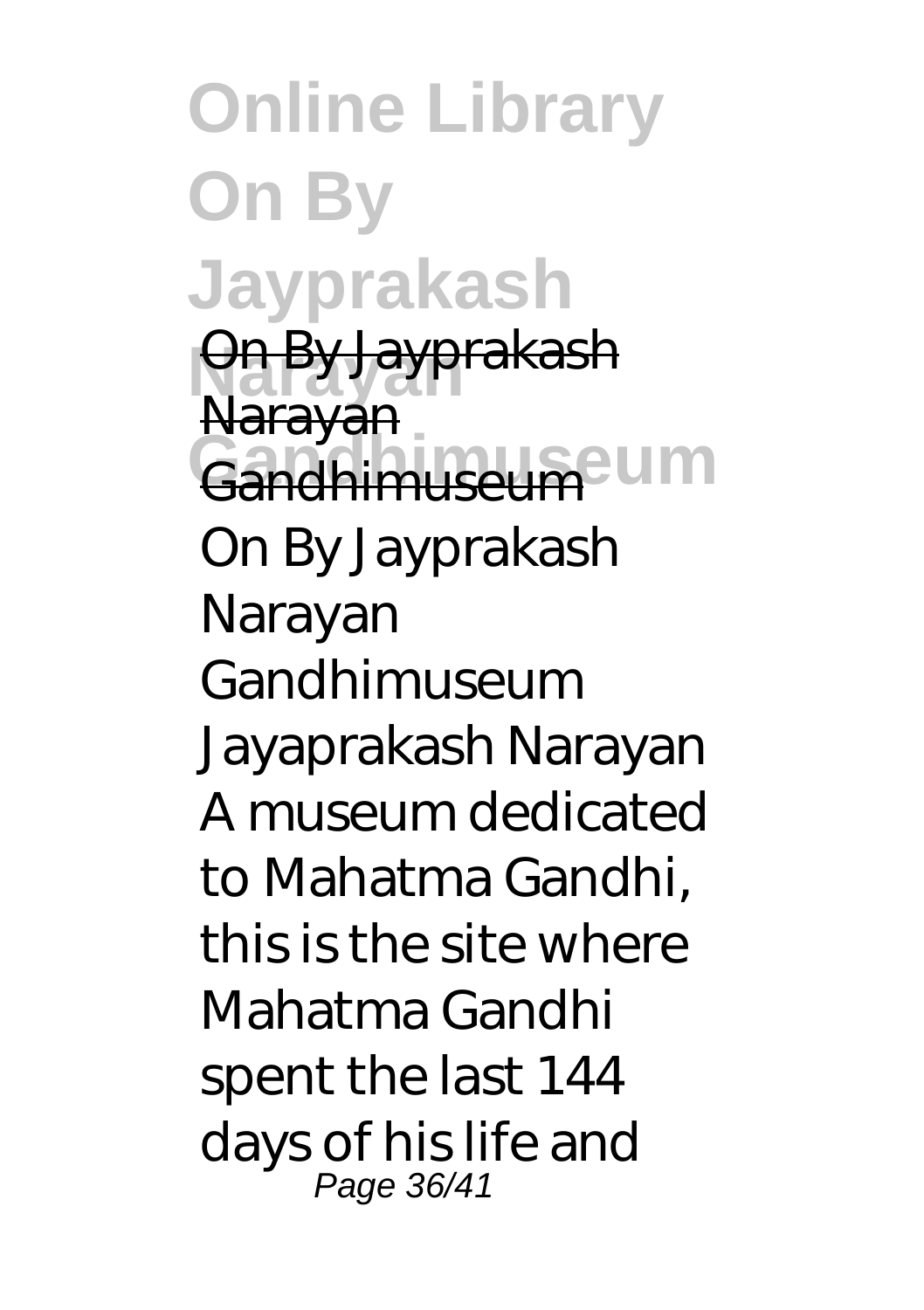**Online Library On By** was assassinated on **30th January 1948.**<br>The 12 hedroem house was built in The 12-bedroom 1928 by Ghanshyamdas Birla. Sardar Patel and Mahatma Gandhi were frequent guests of the Birlas.

On By Jayprakash Narayan Gandhimuseum - Page 37/41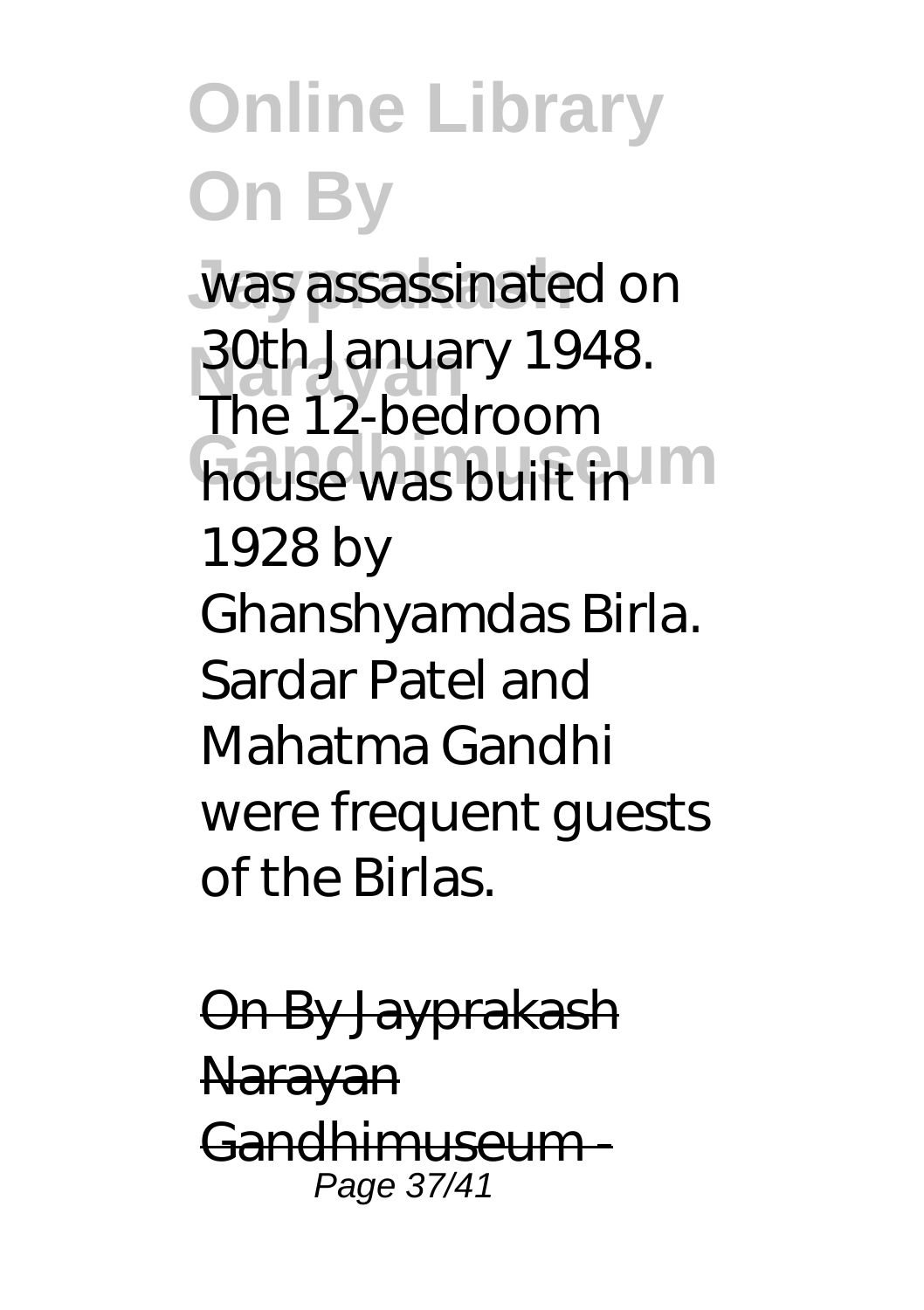**Online Library On By SIGE Cloudash Narayan** On By Jayprakash **Gandhimuseum** Gandhimuseum On Narayan By Jayprakash Narayan Gandhimuseum On By Jayprakash Narayan Gandhimuseum Jayaprakash Narayan A museum dedicated to Mahatma Gandhi, this is the site where Page 38/41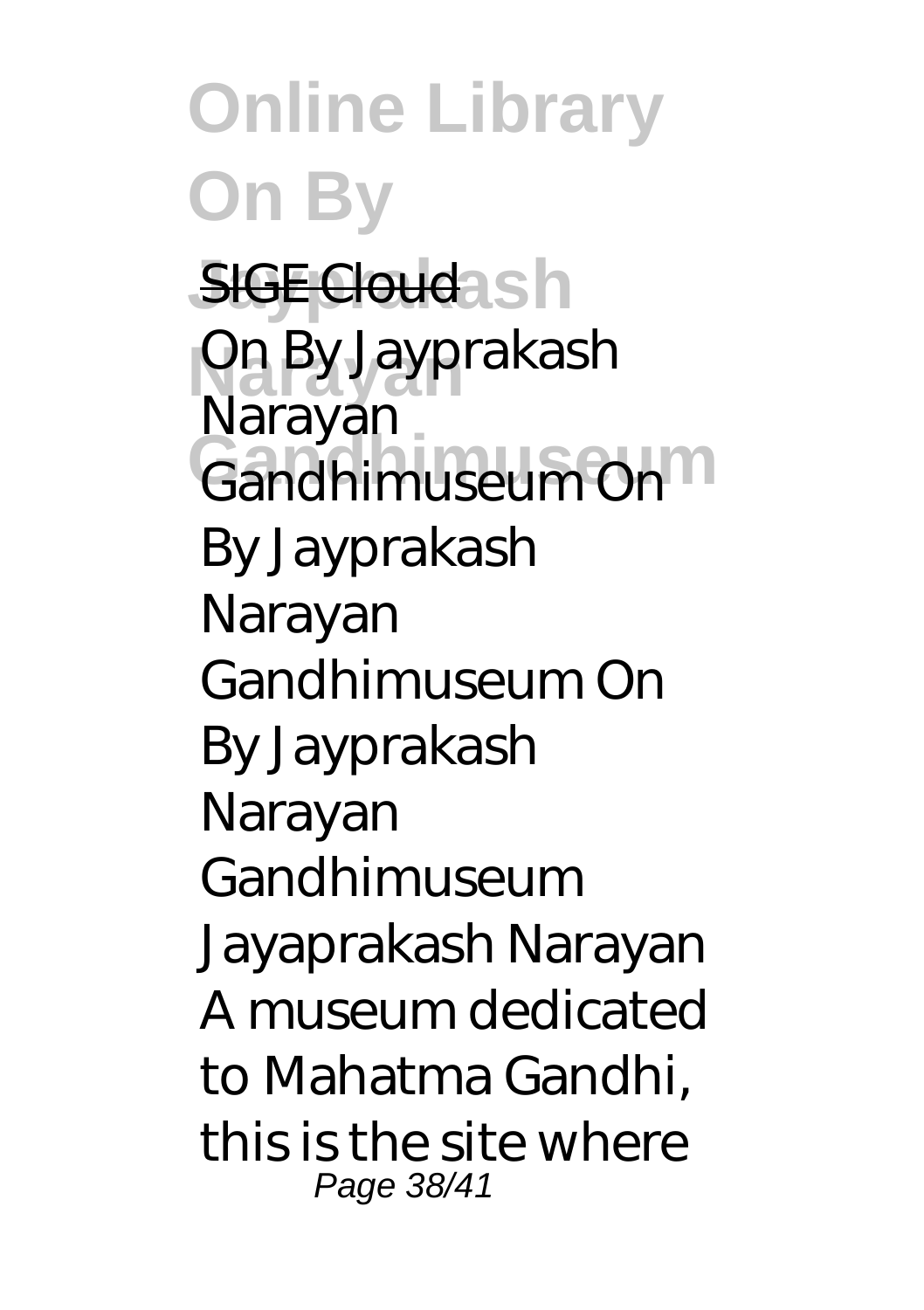Mahatma Gandhi spent the last 144 was assassinated on days of his life and 30th January 1948 The 12-bedroom house was built in 1928 by Ghanshyamdas ...

Kindle File Format On By Jayprakash Narayan Gandhimuseum Page 39/41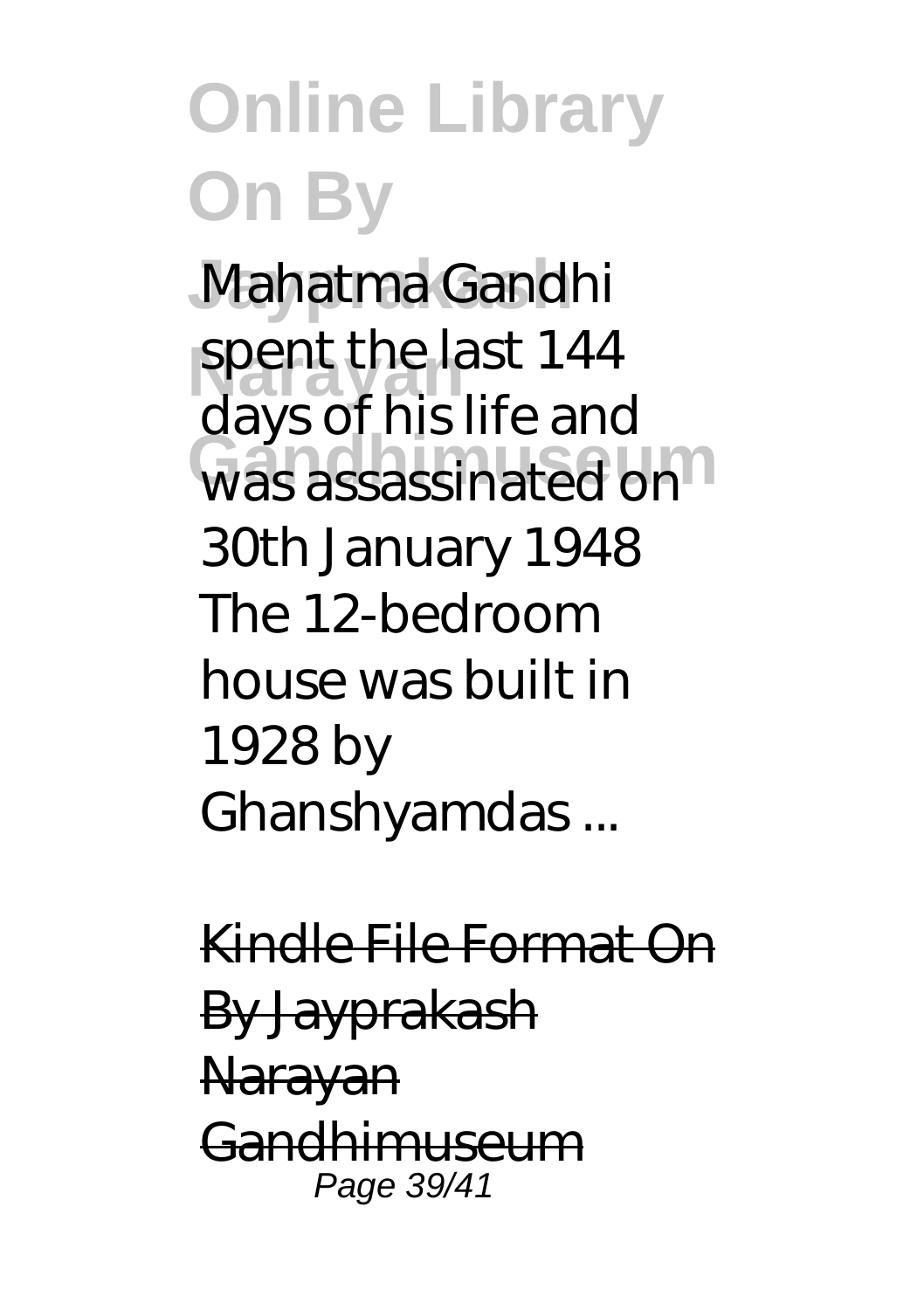**Jayprakash** Jayaprakash Narayan was born on 14 **Gandhimuseum** Naghbir, Maharashtra January 1956, in into a Telugu speaking family, and was raised in Godavarru Village from the age of 3, near Vijayawada in Andhra Pradesh, and pursued his education in Telugu Medium.Then after Page 40/41